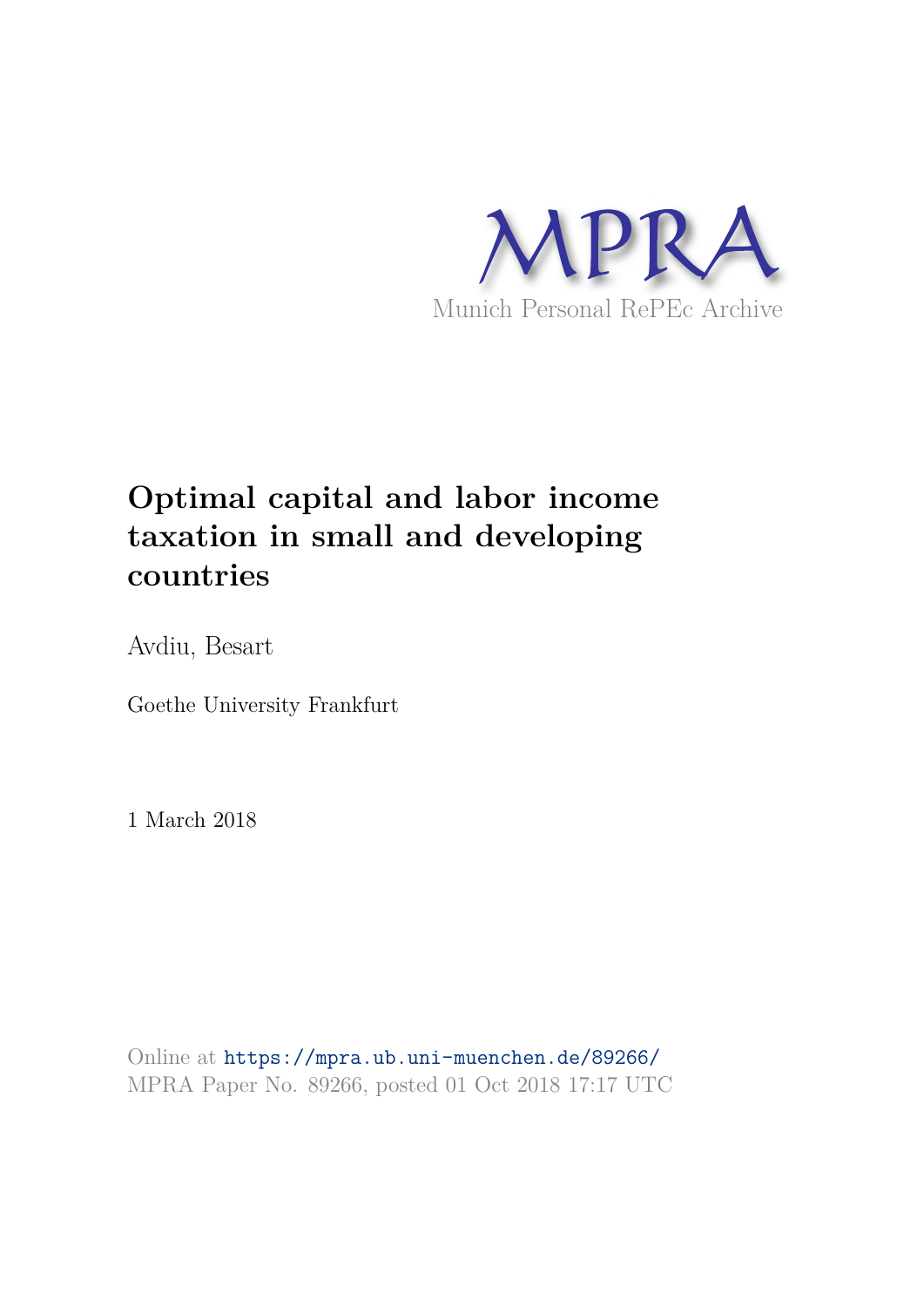# Optimal Capital and Labor Income Taxation in Small and Developing Countries<sup>∗</sup>

Besart Avdiu†

June 20, 2018

#### Abstract

This paper argues that smaller and poorer countries have lower optimal tax rates on labor and capital income when markets exhibit imperfect competition. This difference in tax rates is efficient and not due to tax competition. The intuition is that monopolistic markups distort markets in a similar way as taxes. Hence, optimal tax rates are inversely related to markups. I further show that smaller and poorer countries have larger markups. Empirical analysis of the banking industry also supports the implied markup differences in the model.

Keywords: Optimal Taxation, Imperfect Competition, Developing Countries, International Fiscal Issues

JEL Classification: D43, H21, O23

<sup>∗</sup> I would like to thank Alfons Weichenrieder, Ctirad Slavik, Dirk Schindler, Etienne Lehmann, Sylwia Bialek, as well as seminar participants at the University of Frankfurt and participants of the 16th Journées Louis-André Gérard-Varet and 73rd annual congress of the International Institute of Public Finance.

<sup>†</sup>Goethe University Frankfurt; avdiu@wiwi.uni-frankfurt.de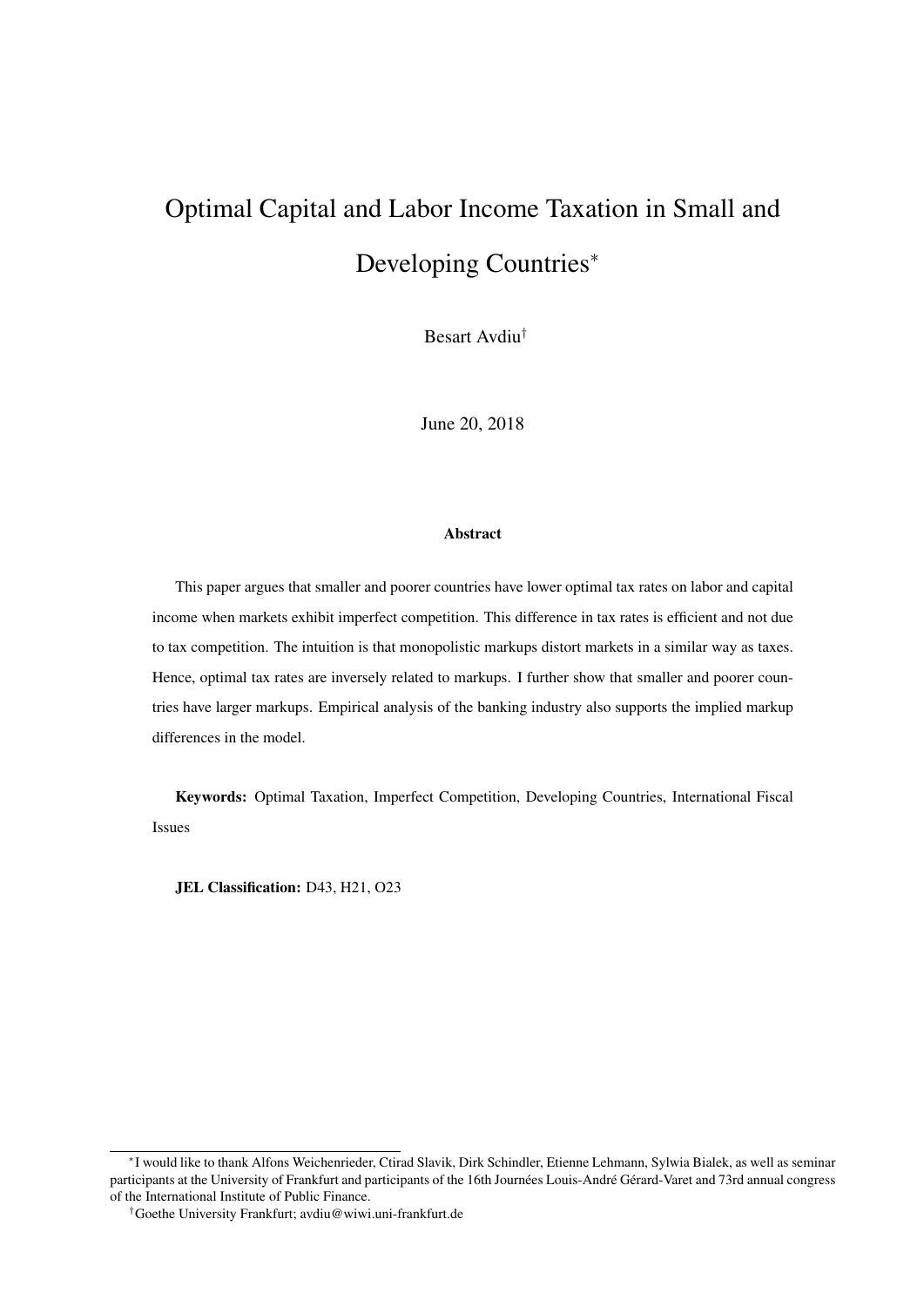## 1 Introduction

Taxation in developing countries remains an immensely important topic. A striking feature of developing countries is that they seem to tax very little in terms of GDP (Besley and Persson 2014). Furthermore, Gordon and Li (2009) provide calculations showing that statutory corporate and personal income tax rates are somewhat smaller and the effective tax rates are substantially smaller for developing countries. Much attention has been given to explaining this difference in effective tax rates. The various explanations<sup>1</sup> have included institutional, political and cultural constraints, as well as reliance on resources and foreign aid. Further, the larger informal economy in developing countries, has been a prominent explanation<sup>2</sup>. More recently, third-party reporting (e.g. Kleven et al., 2016) as well as enforcement incentives (Chen, 2017) have emerged as important factors. Such considerations, however, largely remain silent on issues of optimal tax rates for developing countries.

When it comes to capital tax rates in particular, we also observe that smaller countries have on average lower tax rates, which is often attributed to inefficient tax competition<sup>3</sup>. Haufler and Wooton (2010) for example present some calculations, showing that smaller OECD countries have lower corporate tax rates. Similarly, Dharmapala and Hines (2009) find that tax havens tend to be smaller. So far, the main explanation for the lower capital tax rates in smaller countries has been inefficient tax competition. For corporate tax rates, Davies and Eckel (2010) through a framework of monopolistic competition with heterogeneous firms, also show that in a tax competition equilibrium, smaller countries will have lower tax rates, which is inefficient. Nevertheless, they (implicitly) do not allow the monopolistic markups to differ across countries of different sizes. By introducing agglomeration effects in tax competition models, Baldwin and Krugman (2004) also show that larger countries have higher capital tax rates in equilibrium. Interestingly, their equilibrium tax rates are not inefficiently low. Nevertheless, they assume that the preference for taxation increases with wealth, such that without tax competition richer countries would choose higher tax rates.

I will argue that it is in fact optimal for a smaller or poorer country to have a lower labor and capital income tax rate, even without tax competition, as long as there is not perfect competition. The intuition for the result is that monopolistic markups distort markets in a similar way as taxes. This makes the optimal tax rates inversely related to markups. The model presented here further argues that smaller and poorer countries have larger markups. Using cross-country data on the banking industry I also find empirical support for these implied markup differences. Hence, the lower (effective) tax rates in developing countries may

<sup>1</sup> For a summary see Besley and Persson (2014).

<sup>&</sup>lt;sup>2</sup>See e.g. Gordon and Li (2009), Auriol and Warlters (2005).

<sup>3</sup> See e.g. Baldwin et al. (2003, pp. 365-372)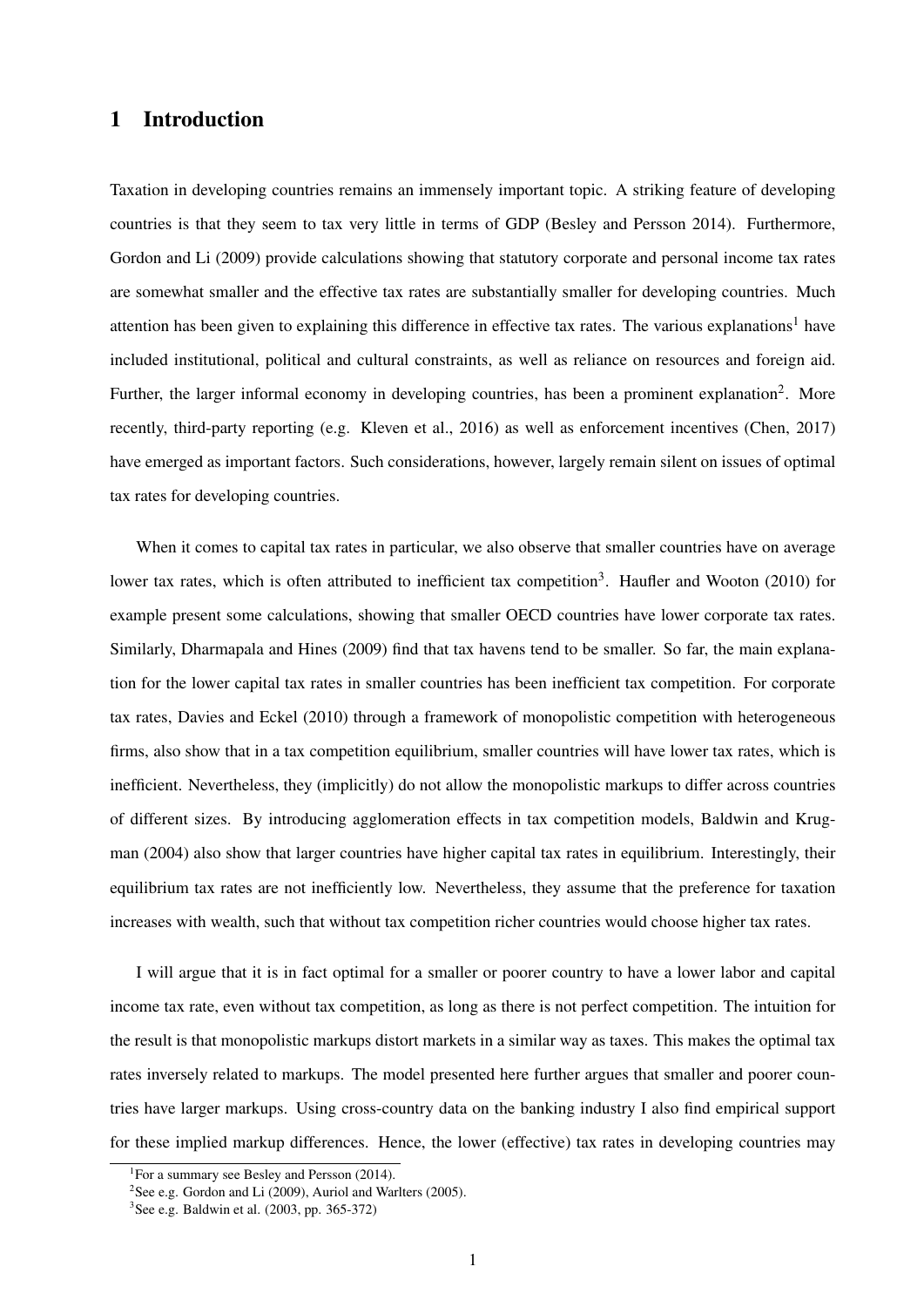be rationalized as being closer to the optimum. As smaller and poorer countries already have larger market power distortions, their policymakers have less space to introduce tax distortions. Hence, optimal tax recommendations given to these countries should not follow those designed for developed ones. Furthermore, it implies that a smaller tax rate itself is insufficient to conclude a country is deliberately acting as a tax haven. If taxes decrease as a result of a market expansion that lowers markups, however, this cannot be interpreted as efficient here and would imply tax competition.

Optimal labor and capital income taxation models with perfect competition cannot come to the conclusions presented here. Nevertheless, deviating from perfect competition appears realistic. Indeed, considering capital taxation with imperfect competition has been recently regaining importance<sup>4</sup>. The literature on dynamic taxation with monopolistic competition (see Judd, 2002 and Coto-Martinez et al., 2007) argues that optimal capital income tax rates should depend negatively on the monopolistic markup.<sup>5</sup> These models, however, do not allow markups to vary with country size, as they do not consider strategic interactions. It is nevertheless intuitive that markups should decrease with market size. That is indeed the case in monopolistic competition models without the so-called "large group assumption" (see e.g. Baldwin et al., 2003, p. 40). This assumption imposes an (almost) infinitely large number of firms, which especially for small and developing countries may not be realistic. The model presented here will extend the dynamic optimal labor and capital income taxation literature by introducing market size and examining Bertrand and Cournot competition, which allows markups to vary with country size. Furthermore, I extend this literature by examining optimal tax rates outside of steady state and consider the implications of an open economy.

A closely related paper is Colciago (2016), who also examines optimal dynamic taxation with strategic interactions and discusses different forms of entry costs. The model in Colciago (2016) does not feature capital. He instead analyzes optimal labor and dividend income taxation and discusses the similarities between capital income and dividend income taxation. Colciago (2016) shows that optimal dividend income taxes are higher in less competitive markets. This difference to my results is due to the dividend income tax correcting for inefficient entry in his model. In my model, on the other hand, inefficient entry is not a concern, since the government has at its disposal a (profit) tax, which allows it to implement the optimal number of firms. Similarly, for most industries in developing countries, an excessive number of firms is unlikely to be a strong concern.

The rest of this paper is structured as follows. Section 2 introduces the model, examines the production

<sup>4</sup> For a recent paper see Brekke et al. (2017).

 $5$ Although Coto-Martinez et al. (2007) show this is the case only if the number of optimal firms can be implemented without using the capital income tax to do so.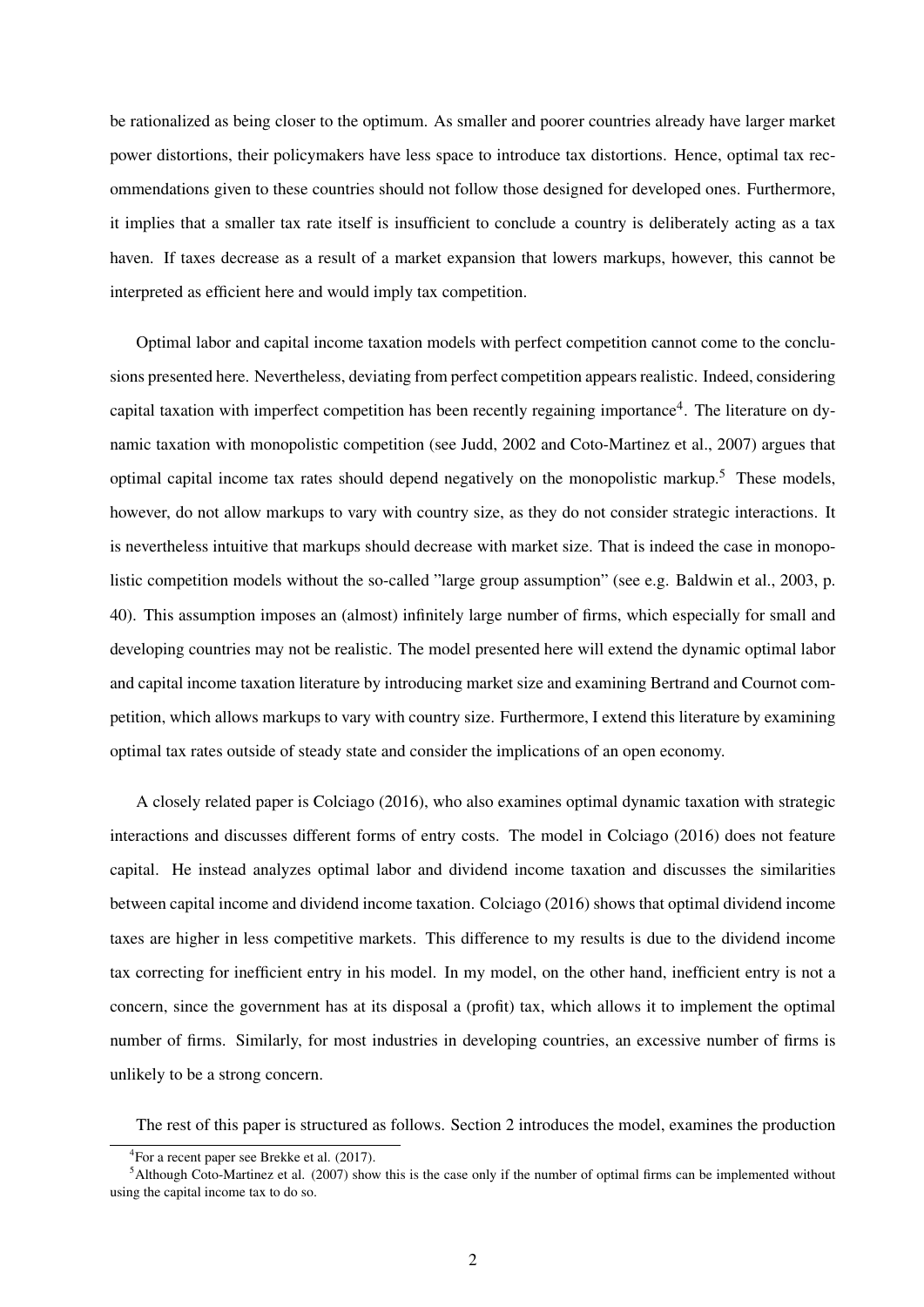side of the closed economy, where the results will stem from and gives the market equilibrium conditions. Section 3 is concerned with the Pareto optimal tax rates, whereas section 4 analyzes optimal tax rates when lump sum transfers are impossible. In both cases, the found tax rates on capital and labor will be lower for small and developing countries. Section 5 relaxes the assumption of a closed economy. Section 6 provides some empirical support for the model and section 7 concludes.

#### 2 The Model

One of the first papers to study the issue of dynamic capital taxation with monopolistic competition is Judd (1997). His framework, however, features an exogenous and constant number of firms. Coto-Martinez et al. (2007) extend this model by endogenizing the number of firms. These papers are primarily concerned with whether the optimal capital tax rate is negative in the long run. Although this is not the research question investigated here, I will use their insight that optimal tax rates depend negatively on monopolistic markups. I extend Coto-Martinez et al. (2007) by introducing market size into the model and allowing the markups to differ across countries. The latter is achieved by simply not making the large group assumption, which amounts to assuming the number of firms tends to infinity and is often made in these models. Following this literature, the economy will be closed. Implications of an open economy are discussed in section 5.

There is a final good Y, which is produced under perfect competition, as in Coto-Martinez et al. (2007). Production inputs are the intermediate goods  $x_i$ , each produced under monopolistic competition, similarly to Dixit and Stiglitz (1977) with the following technology:

$$
Y = \left(\sum_{i=1}^{N} x_i^{\frac{\sigma-1}{\sigma}}\right)^{\frac{\sigma}{\sigma-1}}
$$
 (1)

Here N represents the number of firms producing intermediate goods and  $\sigma$  represents the elasticity of substitution among varieties. As is standard, each firm N optimally produces a single variety, hence  $i \in [1, N]$ . This specification of the production function corresponds exactly to the original Dixit-Stiglitz (1977) specification for preferences. For production it has been used in many papers, such as Judd (2002) and Blanchard and Kiyotaki (1987). Coto-Martinez et al. (2007) use a more general specification, which allows for aggregate returns to specialization in the number of firms. As this study is not concerned with returns to specialization, I maintain the Dixit-Stiglitz (1977) specification. Moreover, if the number of firms is a continuum, then the large group assumption implicitly arises. To avoid this, I take a discrete number of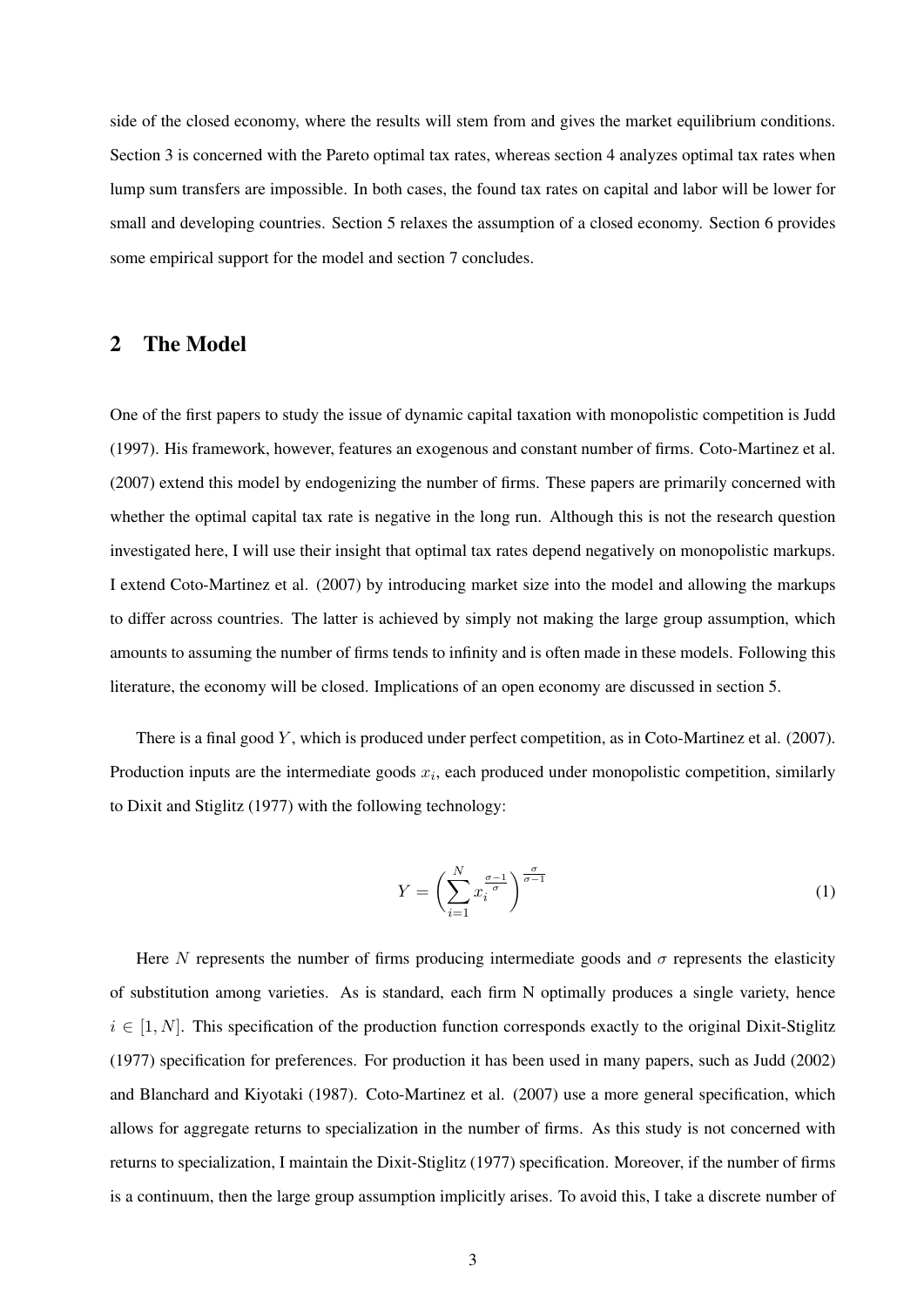firms.

I introduce market size following Mas-Colell et. al. (1995, p. 412) by having demand for Y of a country of size  $\alpha$  correspond to  $Y_{\alpha} = \alpha Y$ . A higher value of  $\alpha$  is equivalent to a higher demand at all prices. Hence, I interpret a higher  $\alpha$  as corresponding to a richer, larger society. In their analysis of low taxation in developing countries, Auriol and Warlters (2005) would interpret  $\alpha$  in the same way<sup>6</sup>. Alternatively, a larger  $\alpha$  could also be interpreted as a higher total factor productivity<sup>7</sup>, which would make the country with the larger  $\alpha$  richer. Hence, a low  $\alpha$  would be a feature of small developing countries.

Following the literature, it is not possible for firms to commit credibly to a sequence of strategies. Hence, for the firms, the optimal solution is equivalent to a static problem in each period. Therefore, while introducing the production side of the economy, I will suppress the time indices. The final good producer solves:

$$
\max_{\{x_i\}_i} P_y \alpha Y - \sum_{i=1}^N p_i x_i \tag{2}
$$

where  $P_y$  is the price of the final good and  $p_i$  the price of the intermediate good  $x_i$ . Here, Y represents a baseline demand for the final good for an economy of "size 1". Size will not vary over time in this model. Intermediate goods  $x_i$  are produced with constant returns to scale and with decreasing marginal productivity in each factor as follows:

$$
x_i = F(k_i, l_i) \tag{3}
$$

From solving the final good producer's problem we obtain the demand functions for each intermediate good and the relationship between the prices of the final and intermediate goods:

$$
x_i = Y p_i^{-\sigma} P_y^{\sigma} \alpha^{\sigma} \tag{4}
$$

<sup>&</sup>lt;sup>6</sup>They use a linear demand function of the form  $p(Q) = A - B * Q$ , where Q denotes quantity and p the price. Applying  $\alpha$  as above yields:  $Q = \alpha AB^{-1} - \alpha B^{-1}p$ . They interpret a higher A as a higher population and a smaller B as higher wealth. Clearly, a higher  $\alpha$  in their model would capture both of these.

This would be the more common interpretation in the macroeconomic literature.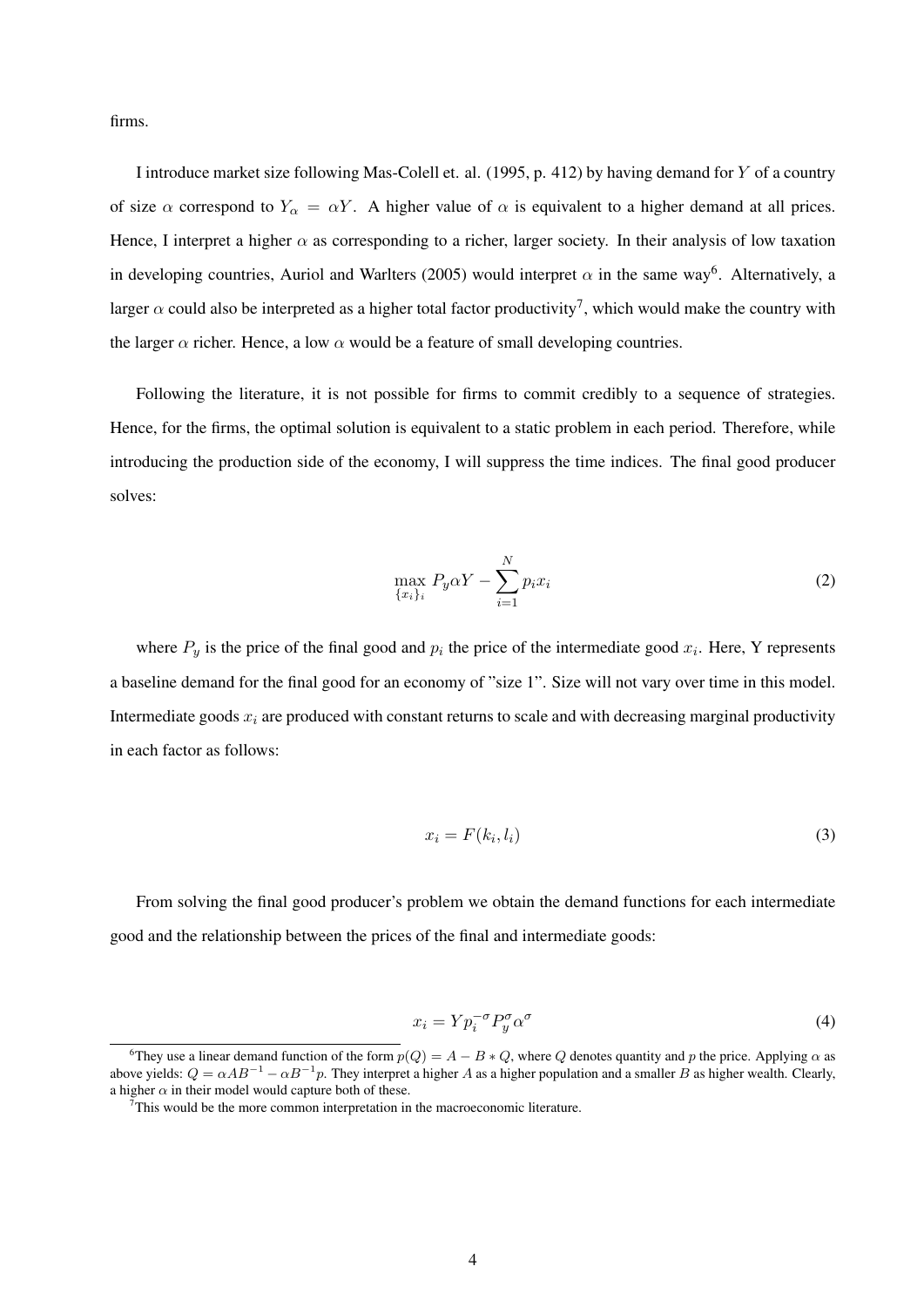$$
P_y = \alpha^{-1} \left( \sum_{i=1}^N p_i^{1-\sigma} \right)^{\frac{1}{1-\sigma}}
$$
\n
$$
(5)
$$

where  $l_i$  and  $k_i$  represent labor and capital input for each firm i. The firms must pay a fixed cost  $P_y\phi$ , which is measured in terms of the final good. These firms also pay a tax  $\tau^{\pi}$  on variable profits, which does not apply to the fixed cost. An alternative, but equivalent option, would be to have different tax rates apply to variable profits and to the fixed cost as in Coto-Martinez et al. (2007). In both cases it is ensured that the fixed costs cannot be fully deducted from the tax burden. In this model, it would also be equivalent to have a fixed licensing fee instead of the tax on variable profits. All these options allow the government to have control over the number of firms in the economy to make sure it is not inefficiently high or low. The intermediate firms solve:

$$
\max_{\{k_i, l_i\}} (1 - \tau^{\pi})(p_i x_i - r k_i - w l_i) - P_y \phi \tag{6}
$$

subject to the demand and production functions given by equations  $(4)$  and  $(3)$ , where r and w denote the rental price of capital and the wage rate respectively. The first-order conditions yield:

$$
r = p_i F_k(k_i, l_i) \mu_{ia}^{-1}(\sigma, N) \tag{7}
$$

$$
w = p_i F_l(k_i, l_i) \mu_{ia}^{-1}(\sigma, N)
$$
\n(8)

Here  $\mu_{ia}$  is the markup of firm i under the competition form a, which can either be Bertrand or Cournot, i.e.  $a \in \{B, C\}$  and is defined as:

$$
\mu_{ia}(\sigma, N) = \frac{\epsilon_{ia}}{\epsilon_{ia} - 1} \tag{9}
$$

where  $\epsilon_i$  is the elasticity of demand for the intermediate good  $x_i$  and  $\mu > 1$ .

The familiar expression for the markup under the large group assumption is  $\mu = \frac{\sigma}{\sigma}$  $\frac{\sigma}{\sigma-1}$ . In the more general case taken here, it will also be a function of the number of firms  $N$ . This is a standard feature and can be found for example in Baldwin et al. (2003, p. 40) and Colciago (2016). Note, that the markup causes capital and labor to be paid below their marginal productivities, hence causing a distortion similar to a tax.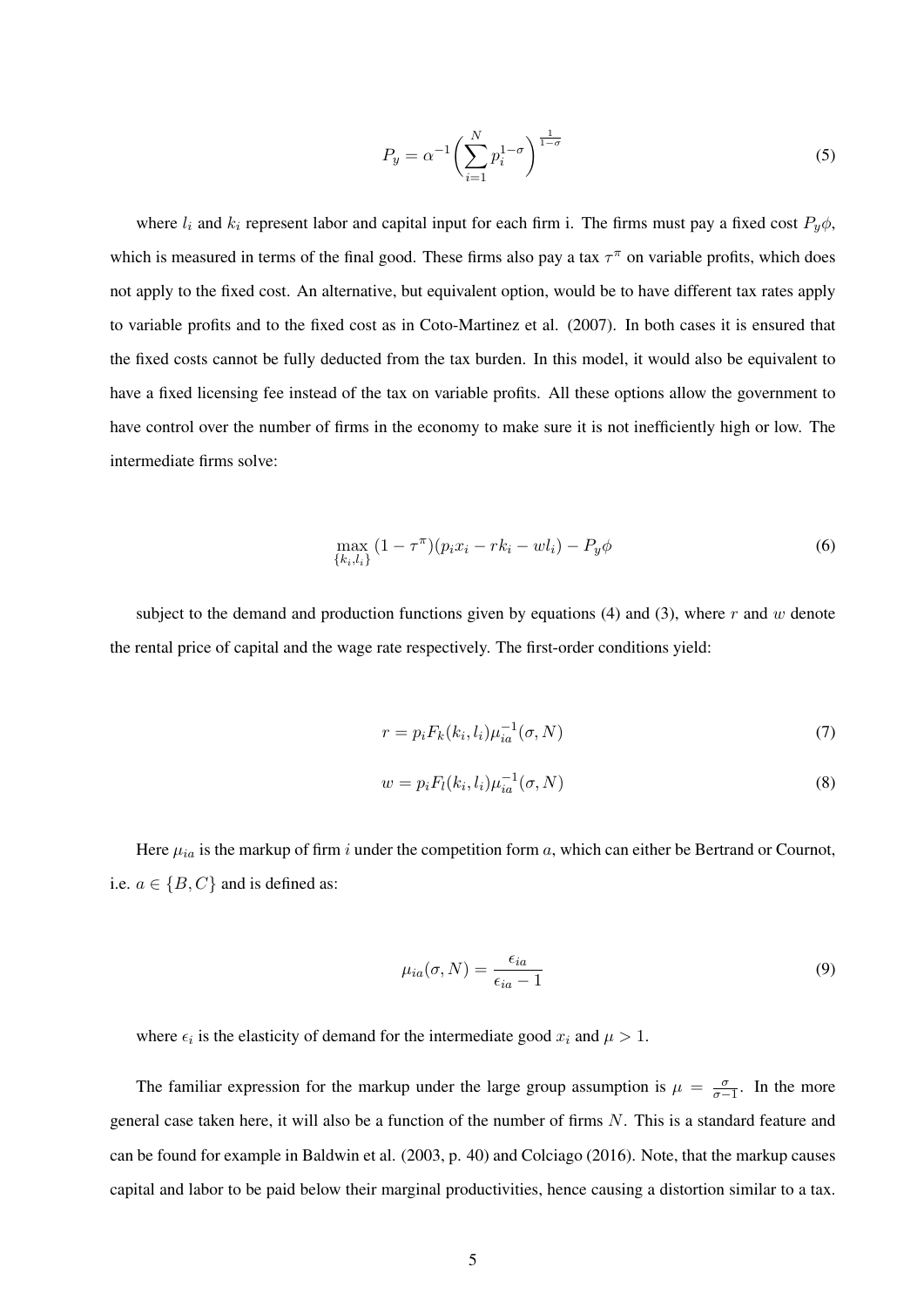The elasticity of demand in a symmetric equilibrium under Bertrand and Cournot competition is given by:

$$
\epsilon_{B} = \frac{\sigma(N-1) + 1}{N} \tag{10}
$$

$$
\epsilon_c = \frac{\sigma N}{N + \sigma - 1} \tag{11}
$$

A derivation is given in the appendix. Note that these expressions are equivalent to those in Colciago (2016). Under the large group assumption, i.e. for  $N \to \infty$ , we have  $\epsilon = \sigma$  and we then obtain the well known expression for the markup,  $\mu = \frac{\sigma}{\sigma}$  $\frac{\sigma}{\sigma-1}$ . Note that the markup is decreasing in the number of firms. This is true under both Bertrand and Cournot competition, which is the main ingredient driving the results. Although I consider the results under both Bertrand and Cournot competion, I will suppress the a index in the remainder of this paper, because the type of competition does not affect the results.

I consider a symmetric equilibrium, in which case all intermediate firms produce the same amount  $x_i = x$ , employ the same amount of capital and labor  $k_i = k$ ,  $l_i = l$ , make the same profits  $\pi_i = \pi$ and charge the same price  $p_i = p$ . Aggregate employment is the  $L = Nl$  and the aggregate capital stock  $K = Nk$ . Hence, we can write the rental price of capital and wage rate as a function of aggregate capital and labor as follows:

$$
r = pF_k(K, L)\mu^{-1}
$$
 (12)

$$
w = pF_l(K, L)\mu^{-1}
$$
\n(13)

The final output and final price in the symmetric equilibrium are given by:

$$
Y = N^{\frac{\sigma}{\sigma - 1}} x \tag{14}
$$

$$
P_y = \alpha^{-1} N^{\frac{1}{1-\sigma}} p \tag{15}
$$

The equilibrium number of firms is determined by the zero profit condition. After substituting in equations  $(3)$ ,  $(12)$ ,  $(13)$ ,  $(15)$  this condition is given by:

$$
(1 - \tau^{\pi}) P_y \alpha F(K, L) N^{-\frac{2 - \sigma}{1 - \sigma}} (1 - \mu^{-1}) = P_y \phi
$$
\n(16)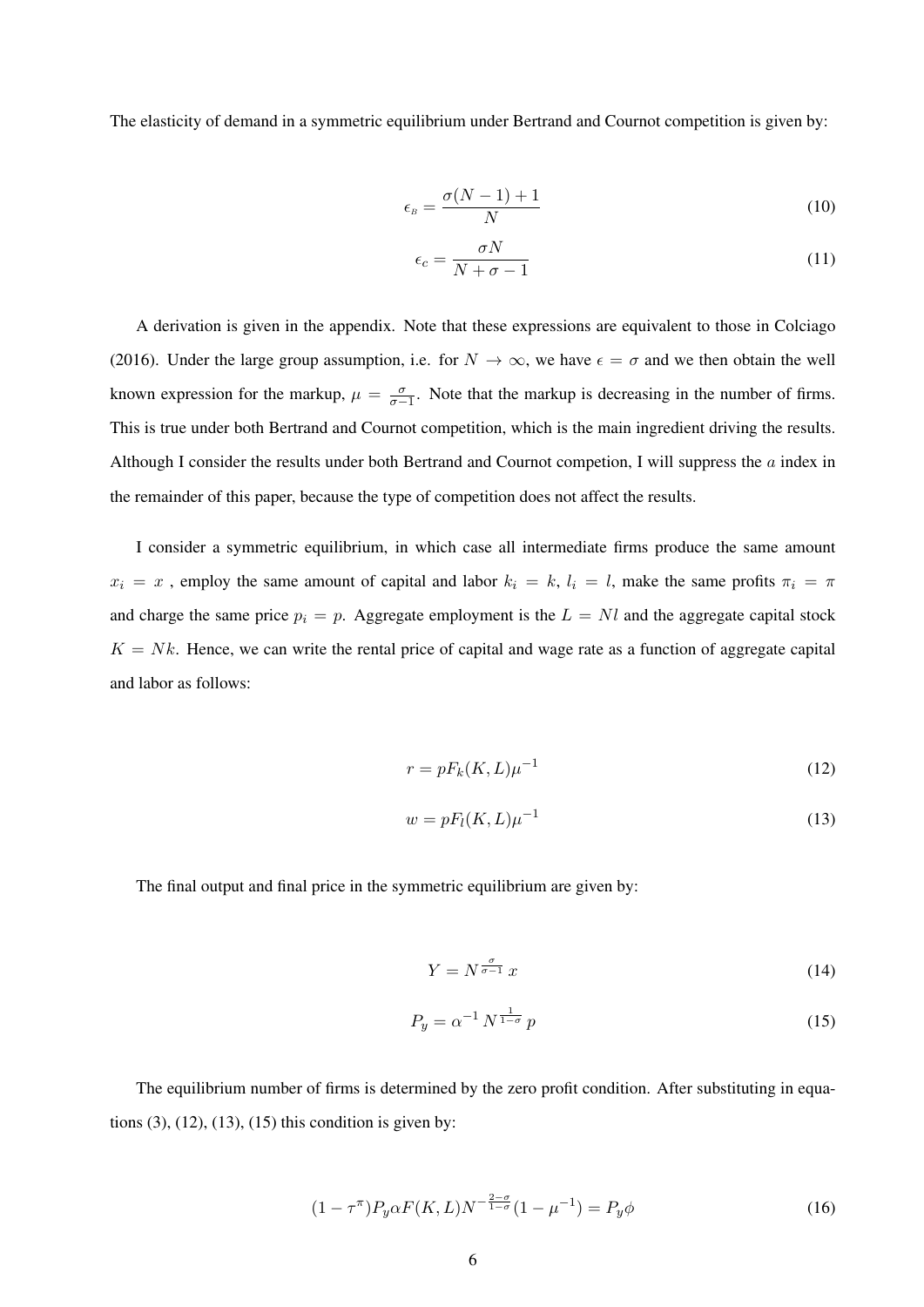Rearranging yields:

$$
N = \left[\frac{(1 - \tau^{\pi})(1 - \mu^{-1})\alpha F(K, L)}{\phi}\right]^{\frac{1 - \sigma}{2 - \sigma}}
$$
(17)

Having laid out the economy's production side, I now turn to the consumer side and characterize the market equilibrium with taxes. I consider a representative consumer with one unit of time endowment each period, which can be used for labor  $L_t$ . The agent consumes an amount  $c_t$  and saves by investing in capital  $K_t$ . The consumer problem is given by:

$$
V(K_0) = \max_{\{c_t, L_t, K_{t+1}\}_{t=0}^{\infty}} \sum_{t=0}^{\infty} \beta^t U(c_t, L_t), \text{ subject to:}
$$
 (18)

$$
c_t + K_{t+1} = w_t(1 - \tau_t^l)L_t + K_t[1 - \delta + r_t(1 - \tau_t^k)] + T_t^c + \Pi_t
$$
\n(19)

$$
c_t \ge 0, K_{t+1} \ge -B, L_t \in [0, 1]
$$
\n<sup>(20)</sup>

Here  $\tau_t^l$  and  $\tau_t^k$  are taxes on labor and capital income, while  $\delta$  is depreciation.  $\Pi_t$  represents profits net of tax and  $T_t^c$  denotes possible lump-sum transfers from the government to the consumer. As is standard in such models, the government levies taxes to finance exogenous purchases of the final good. Profits are zero in equilibrium due to free entry and  $B$  is constant, positive and sufficiently large to rule out Ponzi schemes. The utility function is strictly concave and the Inada conditions hold. I also impose a standard transversality condition for capital and government debt. The consumer's first-order conditions are:

$$
\frac{U_{c_t}}{\beta U_{c_{t+1}}} = 1 - \delta + r_{t+1}(1 - \tau_{t+1}^k)
$$
\n(21)

$$
-\frac{U_{L_t}}{U_{c_t}} = w_t (1 - \tau_t^l)
$$
\n(22)

The market clearing condition is given by:

$$
c_t + G_t + K_{t+1} - (1 - \delta)K_t + \phi N_t = Y_\alpha = \alpha N^{\frac{1}{\sigma - 1}} F(K_t, L_t)
$$
\n(23)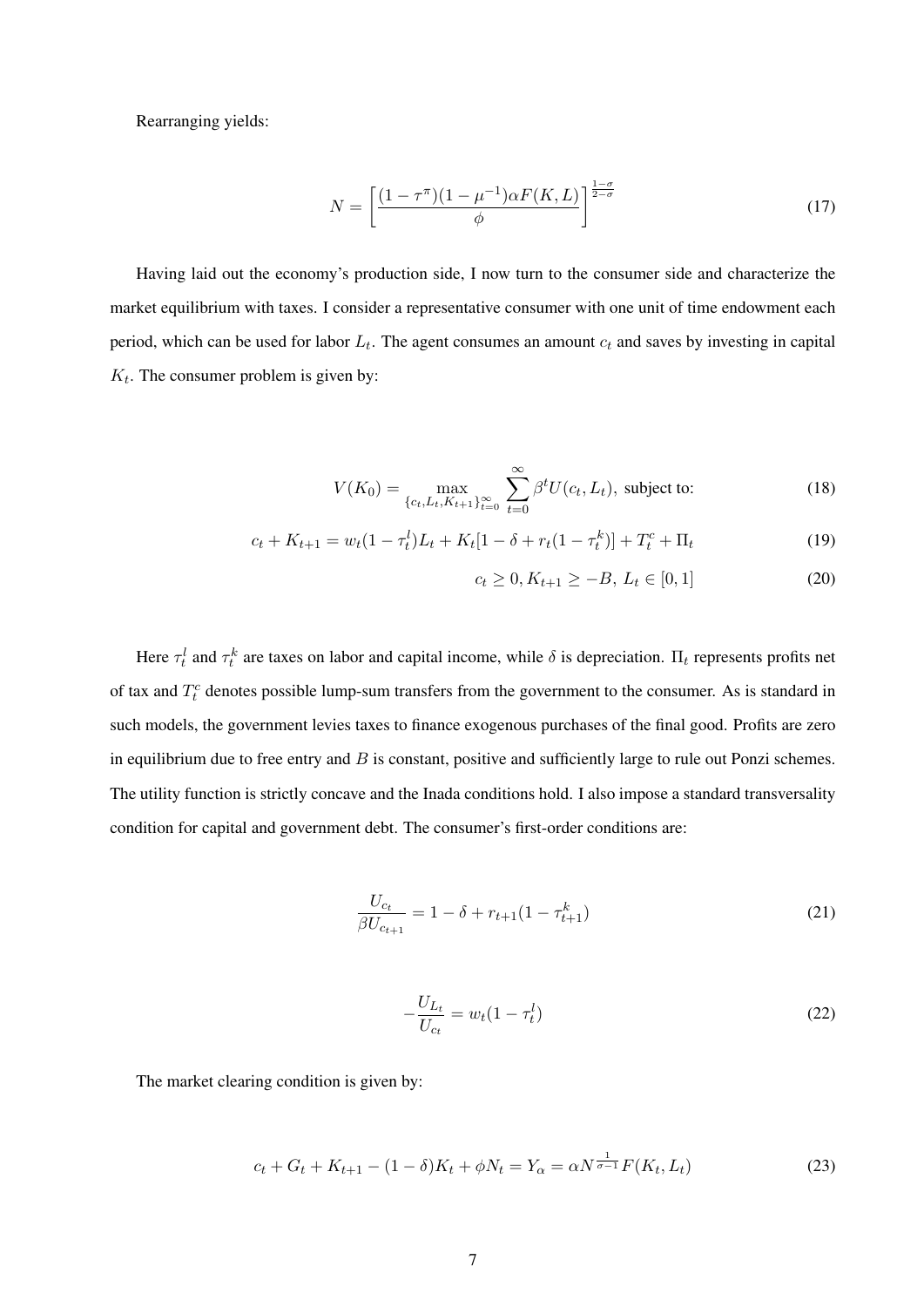where  $G_t$  denotes government expenditure each period. The government budget constraint can be derived using the consumer budget constraint, the aggregate resource constraint and the zero profit condition. As it will not play an explicit role in the model, I omit this equation here. The definition of market equilibrium in this model is given by the next definition.

**Definition 1.** A market equilibrium is given by an allocation  $a = \{c_t, L_t, K_{t+1}, N_t\}_{t=0}^{\infty}$ , a sequence of  $t$ ax rates  $\{\tau^k_{t+1},\tau^l_t,\tau^{\pi}_t\}_{t=0}^\infty$ , government expenditure  $\{G_t\}_{t=0}^\infty$ , government transfers  $T^c_t$  and the initial con*dition* K<sup>0</sup> *, such that: (i) the consumer problem is solved, (ii) the producer problems are solved, (iii) the government budget constraint is satisfied and (iv) the market clearing condition holds.*

I treat the final good as the numeraire and normalize  $P_y = 1$ . Combining the household first-order conditions with the expression for  $r_t$  and  $w_t$  from the producer side, i.e. equations (12), (13) and (15), gives us the following market equilibrium conditions:

$$
\frac{U_{c_t}}{\beta U_{c_{t+1}}} = 1 - \delta + \mu_{t+1}^{-1} (1 - \tau_{t+1}^k) \alpha N_{t+1}^{\frac{1}{\sigma - 1}} F_k(K_{t+1}, L_{t+1})
$$
\n(24)

$$
-\frac{U_{L_t}}{U_{c_t}} = \alpha N_{t+1}^{\frac{1}{\sigma-1}} F_l(K_t, L_t) (1 - \tau_t^l) \mu_t^{-1}
$$
\n(25)

These two equations together with the market clearing condition (23), zero profit condition (17) and government budget constraint characterize the market equilibrium.

## 3 Pareto Optimum

The market equilibrium with taxes is typically not Pareto optimal in these models. Nevertheless, as is wellknown, if lump sum taxes are available then Pareto optimality can be achieved. I examine this case before considering the optimal tax problem without lump sum taxation. The social planner solves: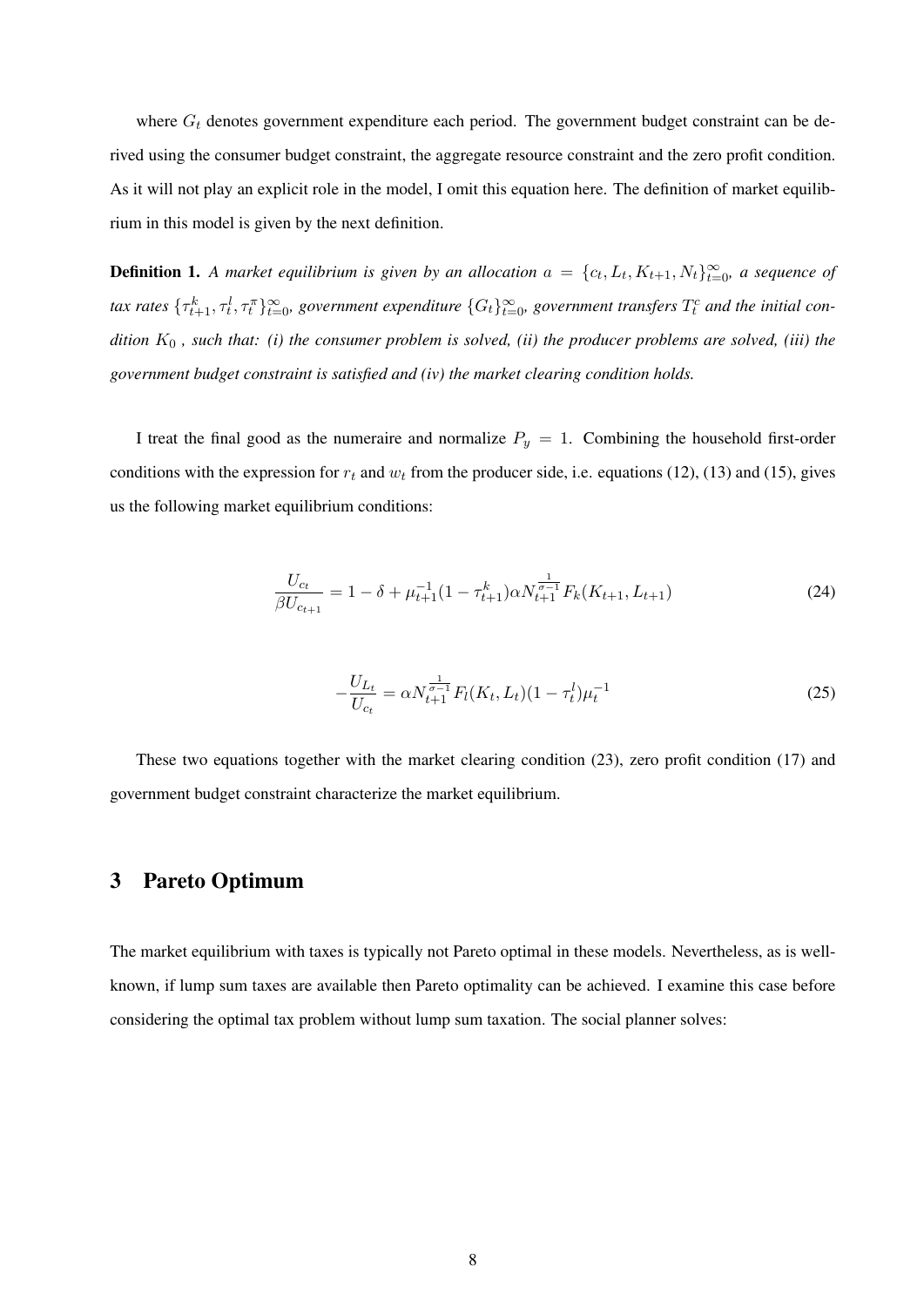$$
V(K_0) = \max_{\{c_t, L_t, K_{t+1}, N_t\}_{t=0}^{\infty}} \sum_{t=0}^{\infty} \beta^t U(c_t, L_t), \text{ subject to:}
$$
 (26)

$$
c_t + G_t + K_{t+1} - (1 - \delta)K_t + \phi N_t = \alpha N^{\frac{1}{\sigma - 1}} F(K_t, L_t) \,\forall t,
$$
\n(27)

$$
c_t \ge 0, L_t \in [0, 1]
$$
 (28)

The first-order conditions for consumption and labor are given by:

$$
\frac{U_{c_t}}{\beta U_{c_{t+1}}} = 1 - \delta + \alpha N_{t+1}^{\frac{1}{\sigma-1}} F_k(K_{t+1}, L_{t+1})
$$
\n(29)

$$
-\frac{U_{L_t}}{\beta U_{c_t}} = \alpha N_{t+1}^{\frac{1}{\sigma-1}} F_k(K_t, L_t)
$$
\n(30)

The first-order condition for the optimal number of firms is given by:

$$
U_{c_t}[\alpha \frac{1}{\sigma - 1} N^{\left(\frac{1}{\sigma - 1} - 1\right)} F(K_t, L_t) - \phi] = 0 \tag{31}
$$

This implies the optimal number of firms:

$$
N^{opt} = \left(\frac{\alpha F(K_t, L_t)}{\phi(\sigma - 1)}\right)^{\frac{\sigma - 1}{\sigma - 2}}\tag{32}
$$

The tax rate on variable profits  $\tau^{\pi}$  is used here only to be able to influence the number of firms. By comparing equations (31) and (17) we can infer the Pareto efficient tax rate on variable profits. The nature of this tax rate will largely depend on the specification chosen for the technology used to produce the final good. In the conventional formulation of Dixit-Stiglitz (1977) used here, monopolistic competition models typically produce insufficient entry, in which case the optimal tax rate is likely to be a subsidy. It is well known that under different conditions there could be excessive entry under monopolistic competition<sup>8</sup>. In that case the optimal tax rate would be positive. As it is unclear which parametrization will be the case across different countries, I do not comment on the optimal variable profit tax rate any further. The argument that the Pareto efficient tax rate on capital and labor income depends negatively on the markup, however, does not

<sup>&</sup>lt;sup>8</sup> For a discussion of this literature see Brakman and Heijdra (2004).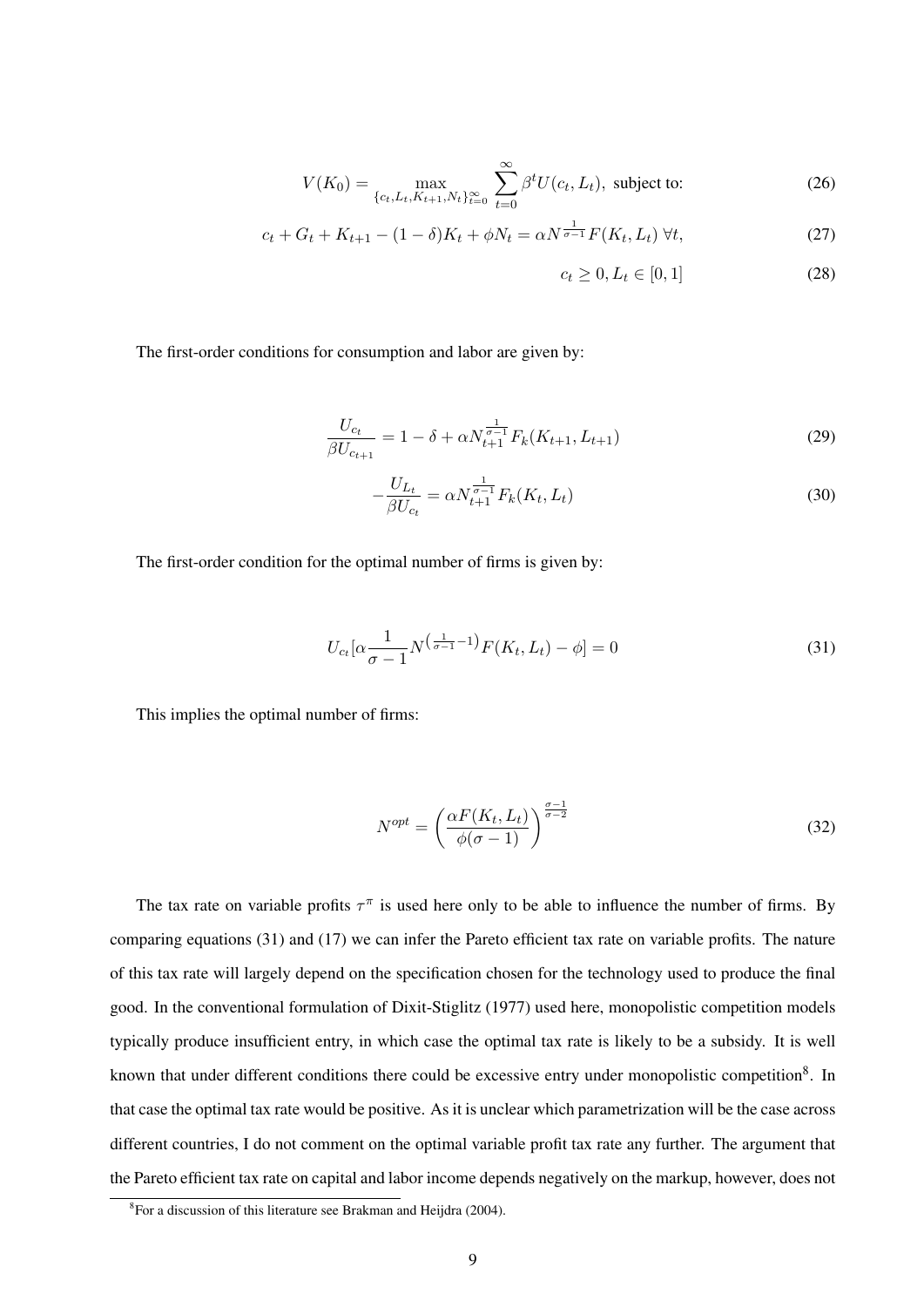depend on the parametrization. It is nevertheless important for the model that the government can influence the number of firms. Otherwise, the capital income tax rate has an influence on distortions from insufficient or excessive entry as well, which muddles the analysis. In this sense, for dividend income taxes, which in some respects are similar to capital income taxes, Colciago (2016) shows that higher optimal taxes may be appropriate in markets with low competition, in order to correct excessive entry.

Here  $\tau^{\pi}$  is the only instrument that can be used by the government to influence the number of firms. In reality, however, the number of firms can be influenced by the government in other ways as well, e.g. through regulation. For the model,  $\tau^{\pi}$  could also be replaced by a licensing fee or bureaucratic cost. Having discussed the equilibrium number of firms, lemma 1 shows that the optimal number of firms also increases with market size  $\alpha$ , which reduces markups.

Lemma 1. *The optimal number of firms increases with the market size* α*, which reduces markups, under Bertrand or Cournot competition.*

*Proof.* See appendix.

It now remains to replicate the argument in the literature that the optimal tax rate depends negatively on the markup. Certainly, under any conditions in which that argument holds, the implication will be that smaller and poorer countries should have lower tax rates.

As already discussed  $\mu$  is a factor on the marginal costs larger than one. It can also be written as  $\mu = 1 + m$ , where m is the difference between the equilibrium price and marginal costs. Comparing the social planner's first best allocation to the market equilibrium, i.e. comparing equations (24) and (25) to equations (29) and (30) we see that the Pareto efficient tax rates are:

$$
\tau_t^k = \tau_t^l = 1 - \mu_t = -m_t \tag{33}
$$

Hence the Pareto efficient tax rate is negatively related to and completely offsets the markup.

Proposition 1. *The Pareto efficient tax rates on capital income and labor are lower for poorer and smaller countries.*

*Proof.* The tax rates are negatively related to the markup:  $\frac{d\tau_t^k}{d\mu} = \frac{d\tau_t^l}{d\mu} = -1$ . From lemma 1 we know markups are smaller for larger values of  $\alpha$ . Hence  $\frac{d\tau_{k}^{k}}{d\alpha}$ ,  $\frac{d\tau_{k}^{l}}{d\alpha} > 0$ .  $\Box$ 

 $\Box$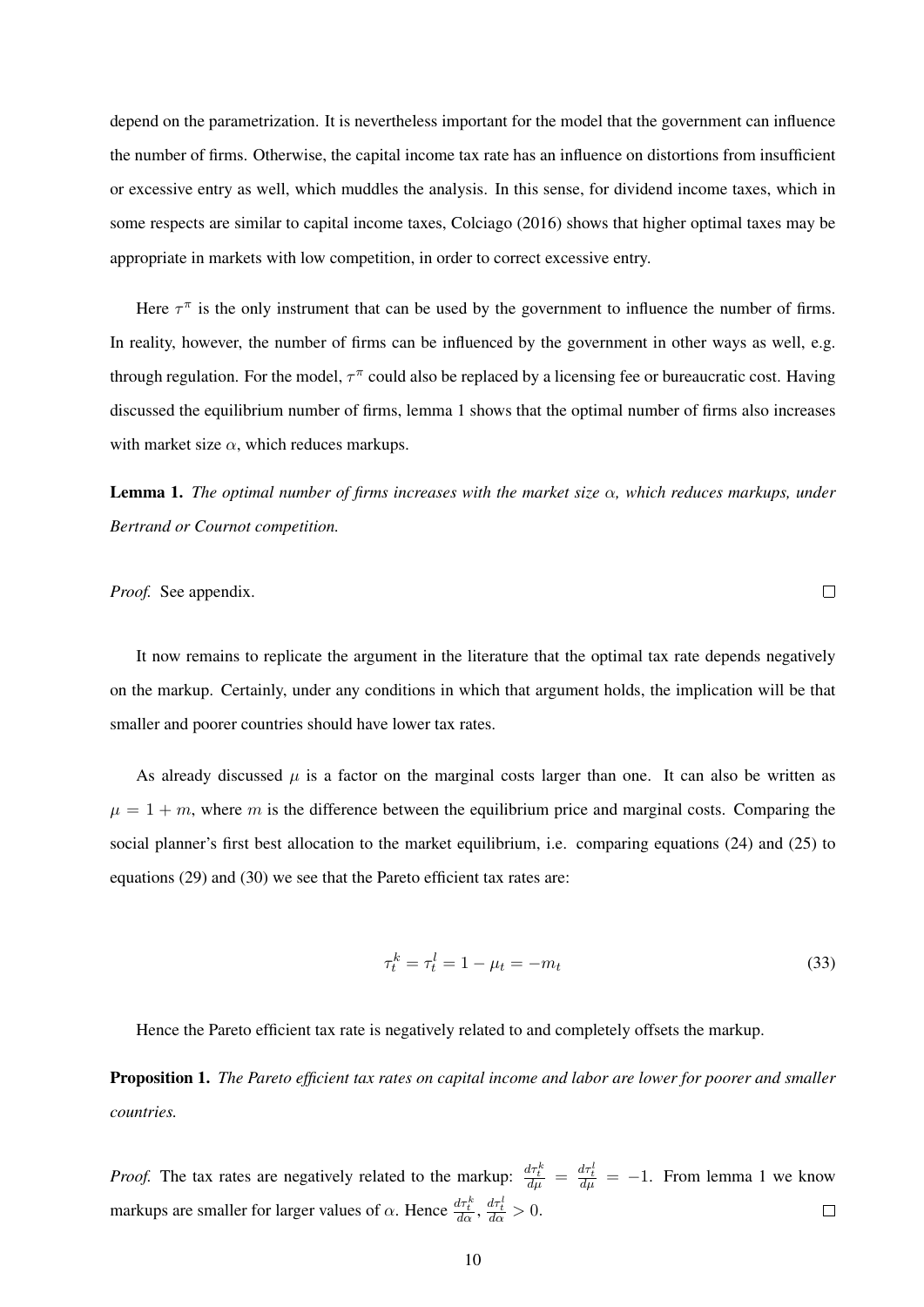From equations (24) and (25) we notice that a positive tax rate would introduce a wedge in the marginal utilities, thereby being Pareto inefficient. The monopolistic markup  $\mu$  also introduces the exact same kind of wedge. Pareto optimality, however, requires these wedges to disappear. Hence, a negative tax which offsets the markup is optimal. As markups vary with market size, smaller and poorer countries have lower Pareto optimal tax rates. These subsidies are then paid for by lump-sum taxes. In the full Ramsey problem of the next section, however, the argument presented here will hold even if subsidies are not optimal.

#### 4 Optimal Taxation

I now turn to finding the optimal tax rate when lump sum taxes are impossible, using the popular approach proposed by Atkinson and Stiglitz (1980). This involves finding the allocations which the government can implement with its given tax instruments. The set of these allocations (called the set of implementable allocations) is determined by the resource constraint, the market entry condition and the implementability constraint. The resulting first-order conditions are then compared to the market equilibrium to derive the optimal tax rates. The implementability constraint consists of the household's budget constraint with the first-order conditions of the firm and consumer problems plugged in and is derived in the appendix. The equivalence between the implementable allocation and the market allocation with taxes is proven in the appendix.

**Definition 2.** Taking as given government expenditures  $\{G_t\}_{t=0}^\infty$  and the initial conditions  $\{\tau_0^k,K_0\}$ , the optimal tax rates  $\{\tau^k_{t+1},\tau^l_t,\tau^{\pi}_t\}_{t=0}^\infty$  are given by maximizing utility subject to the implementability and resource *constraints as follows:*

$$
V(K_0, \tau_0^k) = \max_{\{c_t, L_t, K_{t+1}, N_t\}_{t=0}^{\infty}} \sum_{t=0}^{\infty} \beta^t U(c_t, L_t), \text{ subject to:}
$$
 (34)

$$
\sum_{t=0}^{\infty} \beta^t (c_t U_{c_t} + L_t U_{L_t}) = U_{c_0}(K_0)[1 - \delta + N_0^{\frac{1}{\sigma - 1}} \mu_0^{-1} \alpha F_k(K_0, L_0)(1 - \tau_{k_0})],
$$
\n(35)

$$
c_t + K_{t+1} - (1 - \delta)K_t + G_t + \phi N_t = \alpha N_t^{\frac{1}{\sigma - 1}} F(K, L). \tag{36}
$$

The Lagrange multipliers of the implementability (equation 35) and resource constraint (equation 36) are denoted with  $\lambda$  and  $\gamma$  respectively. The first-order condition for the number of firms is: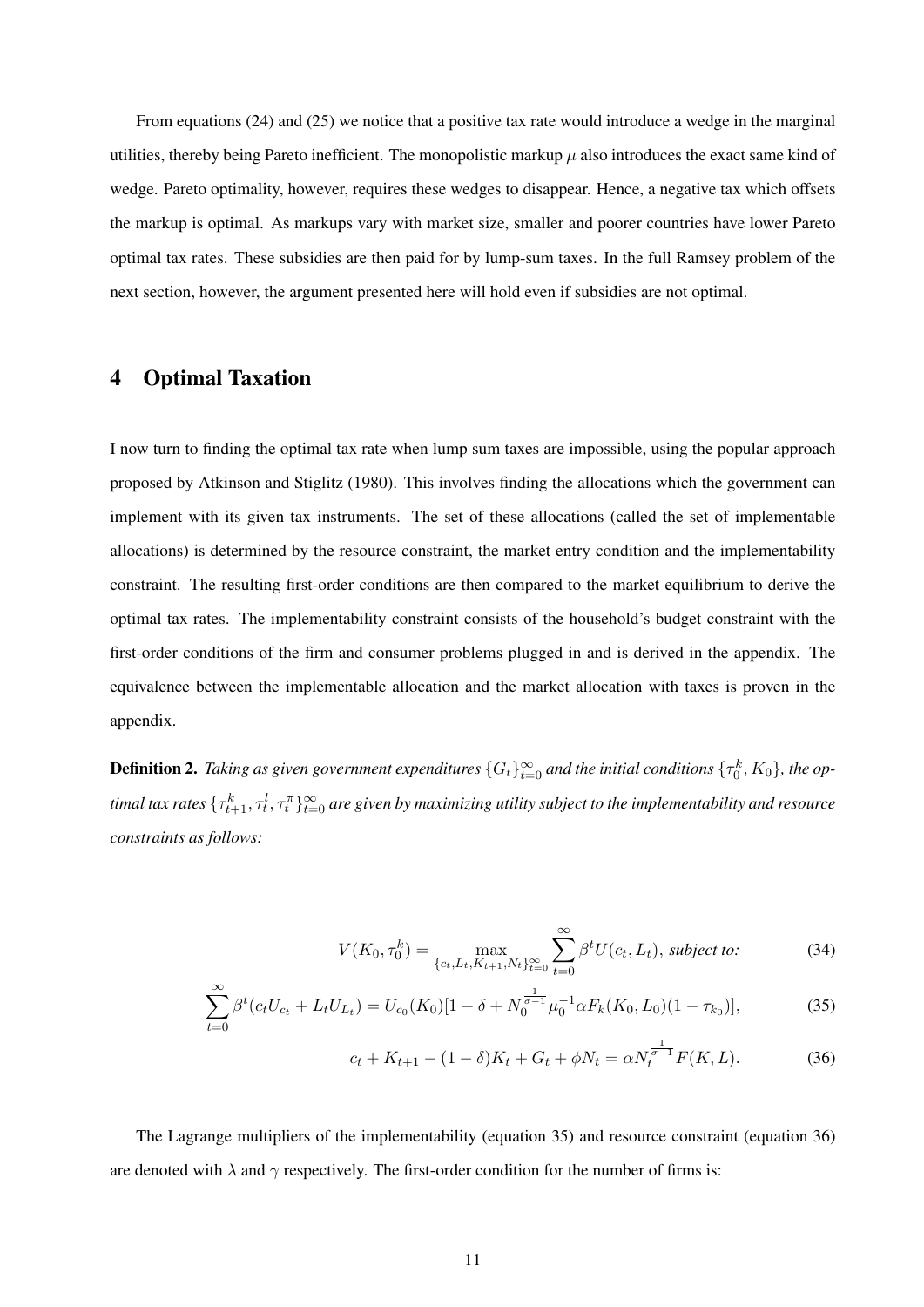$$
\alpha \frac{1}{\sigma - 1} N_t^{\left(\frac{1}{\sigma - 1} - 1\right)} F(K_t, L_t) - \phi = 0 \tag{37}
$$

By comparing this equation to equation (31) we see that optimality requires implementing the Pareto efficient number of firms. As the government can choose the number of firms through  $\tau^{\pi}$ , without introducing any (further) distortions, the zero profit condition does not represent a binding constraint when choosing the other tax rates. From lemma 1 it follows that a country with a larger market size will have a larger number of firms.

The first-order conditions of consumption, capital and labor are respectively given by:

$$
\beta^{t}[U_{c_{t}} + \lambda_{t}(U_{c_{t}} + c_{t} U_{c_{t}c_{t}} + L_{t} U_{L_{t}c_{t}})] - \gamma_{t} = 0
$$
\n(38)

$$
-\gamma_t + \gamma_{t+1} [1 - \delta + \alpha N_{t+1}^{\frac{1}{\sigma - 1}} F_K(K_{t+1}, L_{t+1})] = 0 \tag{39}
$$

$$
\beta^{t}[U_{L_{t}} + \lambda_{t}(U_{L_{t}} + L_{t}U_{L_{t}L_{t}} + c_{t}U_{c_{t}L_{t}})] + \gamma_{t}\alpha N^{\frac{1}{\sigma-1}}F_{L}(K_{t},L_{t}) = 0
$$
\n(40)

First consider the optimal capital income tax rate in steady state. Dividing equation (38) for period  $t + 1$ by the expression for period t yields an expression equal to  $\frac{\gamma_t}{\gamma_{t+1}}$ . Then plugging in the ratio of gammas from equation (39) it follows that:

$$
\frac{U_{c_t} + \lambda_t (U_{c_t} + c_t U_{c_t c_t} + L_t U_{L_t c_t})}{\beta [U_{c_{t+1}} + \lambda_{t+1} (U_{c_{t+1}} + c_{t+1} U_{c_{t+1} c_{t+1}} + L_{t+1} U_{L_{t+1} c_{t+1}})]} = 1 - \delta + \alpha N_{t+1}^{\frac{1}{\sigma-1}} F_K(K_{t+1}, L_{t+1}) \tag{41}
$$

In steady state this boils down to:

$$
\beta^{-1} = 1 - \delta + \alpha N^{\frac{1}{\sigma - 1}} F_k(K, L) \tag{42}
$$

Comparing this optimality condition to the equilibrium equation (24) in steady state yields: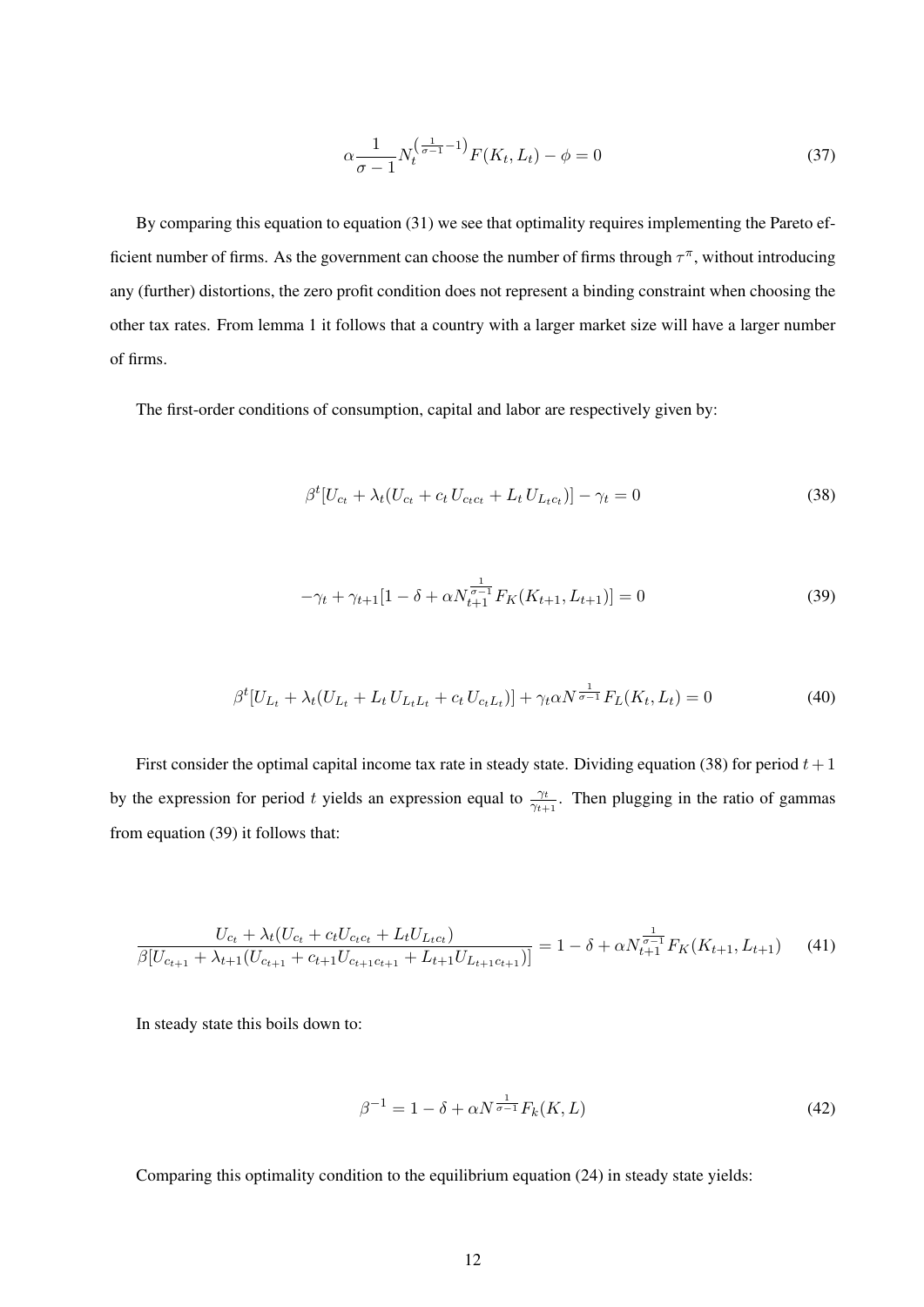$$
\tau_{SS}^{k^*} = 1 - \mu \tag{43}
$$

Here the optimal tax rate is a subsidy as in Judd (2002) and Coto-Martinez et al. (2007). The optimal tax rate on capital income in steady state depends negatively on the markup. Moreover, this is also true outside of steady state, in which case the optimal tax rate may be positive. To show this, I first consider the optimal tax rate in the presence of perfect competition. By comparing equation (41) with the equilibrium equation (24) in perfect competition, i.e. for  $\mu = 1$ , we can find the following expression for the optimal capital tax rate under perfect competition:

$$
\tau_{t+1}^{k^{PC}} = 1 - \frac{\frac{U_{c_t}}{\beta U_{c_{t+1}}} - 1 + \delta}{h - 1 + \delta} \tag{44}
$$

where h denotes the left hand side of equation (41). Note that  $\tau_{t+1}^{kPC}$  does not depend on  $\alpha$ . Hence, market size does not seem to play a role under perfect competition and imperfect competition is crucial to our conclusion that size matters for taxation. This is unsurprising, as perfect competition already implicitly assumes a large enough market. Proceeding similarly for the case with markups we have:

$$
\tau_{t+1}^{k^*} = 1 - \mu_{t+1} \left( 1 - \tau_{t+1}^{k^{PC}} \right) \tag{45}
$$

As a tax rate above 100% under perfect competition is not sensible, we have that the optimal tax rate on capital income depends negatively on the markup. As the social planner implements the optimal number of firms here, lemma 1 therefore implies that the optimal tax depends positively on the market size  $\alpha$ , since the optimal tax rate in perfect competition does not depend on  $\alpha$ . Under perfect competition, the optimal tax rate on capital in steady state is 0 (the Chamley-Judd result<sup>9</sup>) in which case we again obtain expression (43). Hence, in steady state with imperfect competition the optimal tax rate would be negative as in Judd (2002). Out of steady state, however, the tax rate may very well be positive, yet still depend negatively on the markup. Therefore, this result does not rely on capital subsidies being optimal.

Proceeding similarly for labor taxes we have:

$$
\tau_t^{l^*} = 1 - \mu_t \left( 1 - \tau_t^{l^{PC}} \right) \tag{46}
$$

 $^9$ Chamley (1986) and Judd (1985)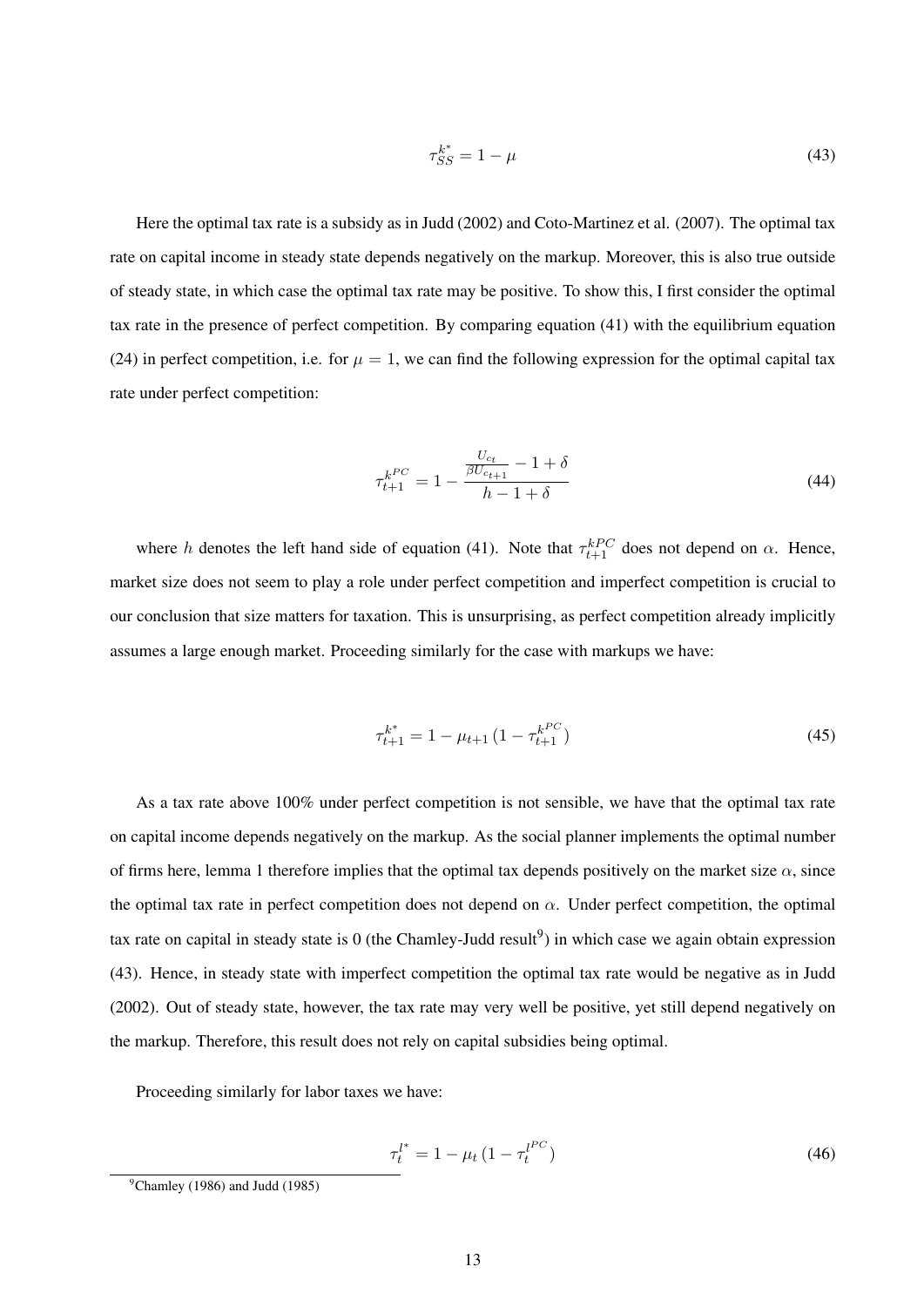where  $(1 - \tau_t^{l^{PC}})$  $t_t^{(t)}$  denotes the optimal labor tax outside of steady state under perfect competition. Again, we see that the optimal tax rate on labor depends negatively on the markup and in turn positively on the market size  $\alpha$ , due to lemma 1. The results of this section are summarized in the following proposition.

Proposition 2. *The optimal tax rates on capital income and labor are lower for poorer and smaller countries.*

The intuition for these results is simple. Taxes on labor and capital income are inefficient because they distort inter- and intratemporal margins. Monopolistic markups, however, also cause similar distortions for the same reasons. This can also already be seen from equations (12) and (13). In choosing the optimal tax rate, the social planner is choosing the optimal amount of distortion to be allowed in the economy. As tax and markup distortions operate in the same way, if there is already more markup distortion in an economy, then there is less space for tax distortions. As shown, markups will be larger for the smaller countries, which drives the main result. Nevertheless, for this result on capital income taxation to hold, the government must be able to influence the number of firms<sup>10</sup>. This could be through  $\tau^{\pi}$  or through some licensing fee or other regulation. Otherwise the optimal tax rate on capital income involves solving both the optimal entry problem and the optimal distortion on capital markets.

## 5 Mobile Capital and Open Economy

The results presented thus far have been shown for a closed economy. Opening the economy has two potential effects, namely the (free) trade of goods and mobile capital. In this model it would be difficult in a symmetric equilibrium to have foreign producers of intermediate goods competing with local ones and have local firms exist. This is because the local ones are already making zero profits. Free foreign entry in general may, however, be a concern for the model. If intermediate goods were perfectly tradable, then the markup differences would potentially not exist, as all firms worldwide have access to the same market size  $\alpha$ . Nevertheless, the literature on international trade and economic geography does imply that location matters in terms of market access.<sup>11</sup> Many factors, such as legal trade barriers, transportation costs, tariffs, home bias in consumption, et cetera, do not allow markups to completely disappear or necessarily equalize across countries. Moreover, De Loecker et al. (2016) show that trade liberalization can actually increase markups. Ultimately, however, whether markups are larger in smaller and poorer countries is an empirical question.

<sup>&</sup>lt;sup>10</sup>See Coto-Martinez et al. (2007) and Colciago (2016) for cases where the optimal number of firms cannot be implemented.

 $11$ For a discussion, see Baldwin et al. (2003).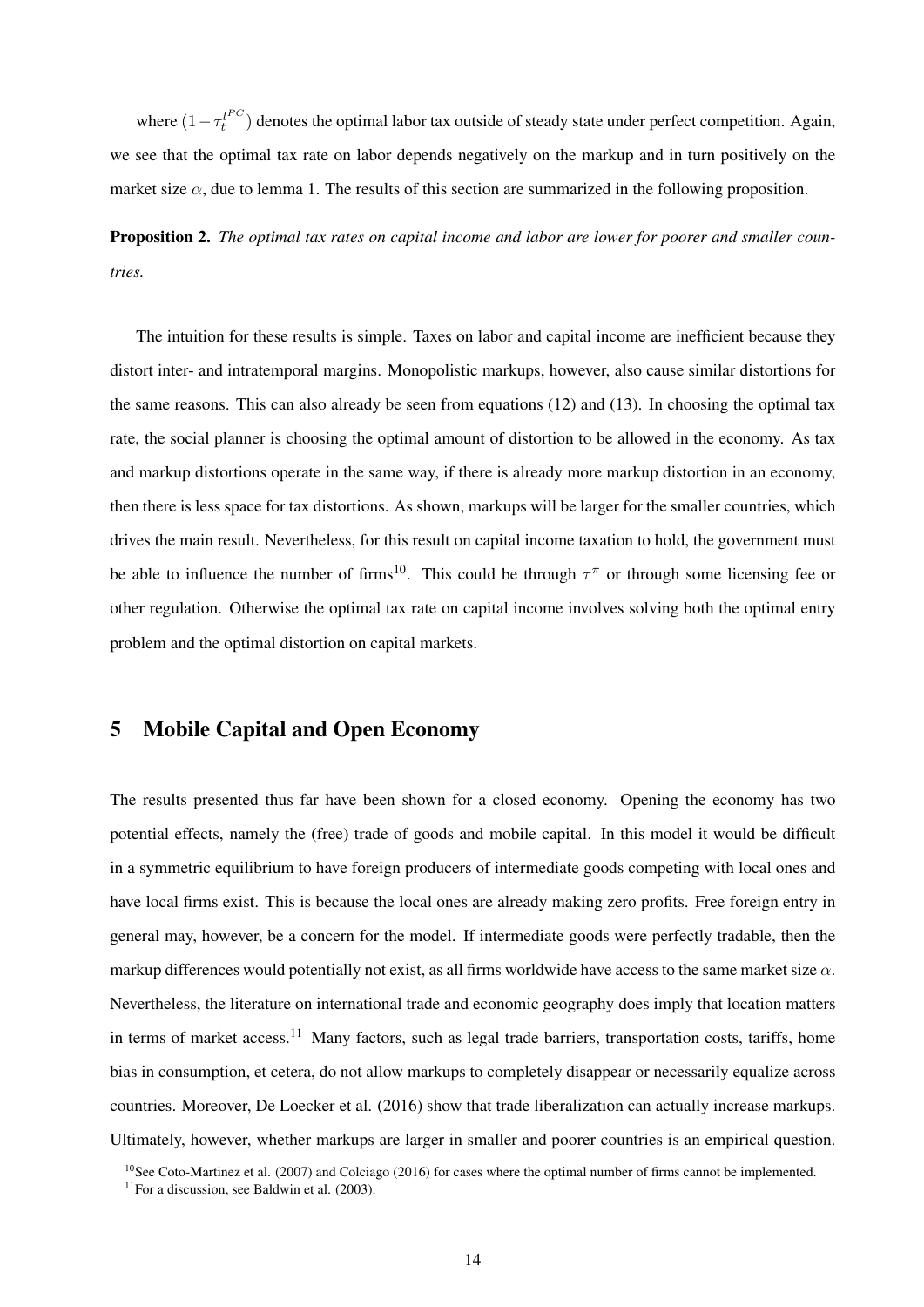The validity of the expected markup differences proposed in this paper will be examined empirically in the next section.

Trade costs have also not been considered explicitly so far. With trade costs, markups would not be completely eliminated through trade. Decreasing trade barriers, however, may reduce markups as shown e.g. in Levinsohn (1993), Harrison (1994) and Feenstra and Weinstein (2017). In that case, optimal tax rates would be decreasing in trade barriers. As models of tax competition show, however, a decrease in trade barriers can lead to lower equilibrium tax rates.<sup>12</sup> Furthermore, Haufler and Stähler (2013) show that due to tax competition, larger markets can reduce corporate tax rates. I have argued here, that simply because a smaller country has a lower capital tax rate, it does not mean that it is engaging in tax competition. This paper does show, however, that in response to a larger market, optimal tax rates increase. Therefore, if tax rates fall after a market expansion or reduction of trade costs that lowers markups, then it is clear that a country is indeed engaging in tax competition.

There are concerns, especially from the tax competition literature, that capital is very mobile and therefore difficult to tax. I now examine the case of mobile capital with two countries that are identical except for their market size  $\alpha$ . Country 2 is assumed, without loss of generality, to be larger than Country 1. Time indices are suppressed. The social planer's goal is to choose tax rates on capital  $\tau_k^1$  and  $\tau_k^2$  such as to equalize the marginal products of capital in each country:

$$
F_K^1 = F_K^2, \text{ where } \alpha^1 < \alpha^2 \tag{47}
$$

For simplicity, suppose that the final good Y is freely traded, but intermediate goods  $x_i$  are not tradable, for example due to prohibitive transportation  $costs<sup>13</sup>$ . Then, normalizing the price of the final good in one country we have:

$$
P_y^1 = P_y^2 = 1\tag{48}
$$

As Y was produced under perfect competition before, the free trade of this good does not change anything in the model. Furthermore, since  $x_i$  is still not tradable, there is no difference in the pricing equations to before. Hence from equation (15) we have:

<sup>&</sup>lt;sup>12</sup>Haufler and Wooton (2010) show tax rates initially decrease then increase in response to economic integration.

 $13$ Haufler and Pflüger (2004), in analyzing international tax competition under monopolistic competition also assume intermediate goods are subject to transportation costs, while final goods are not.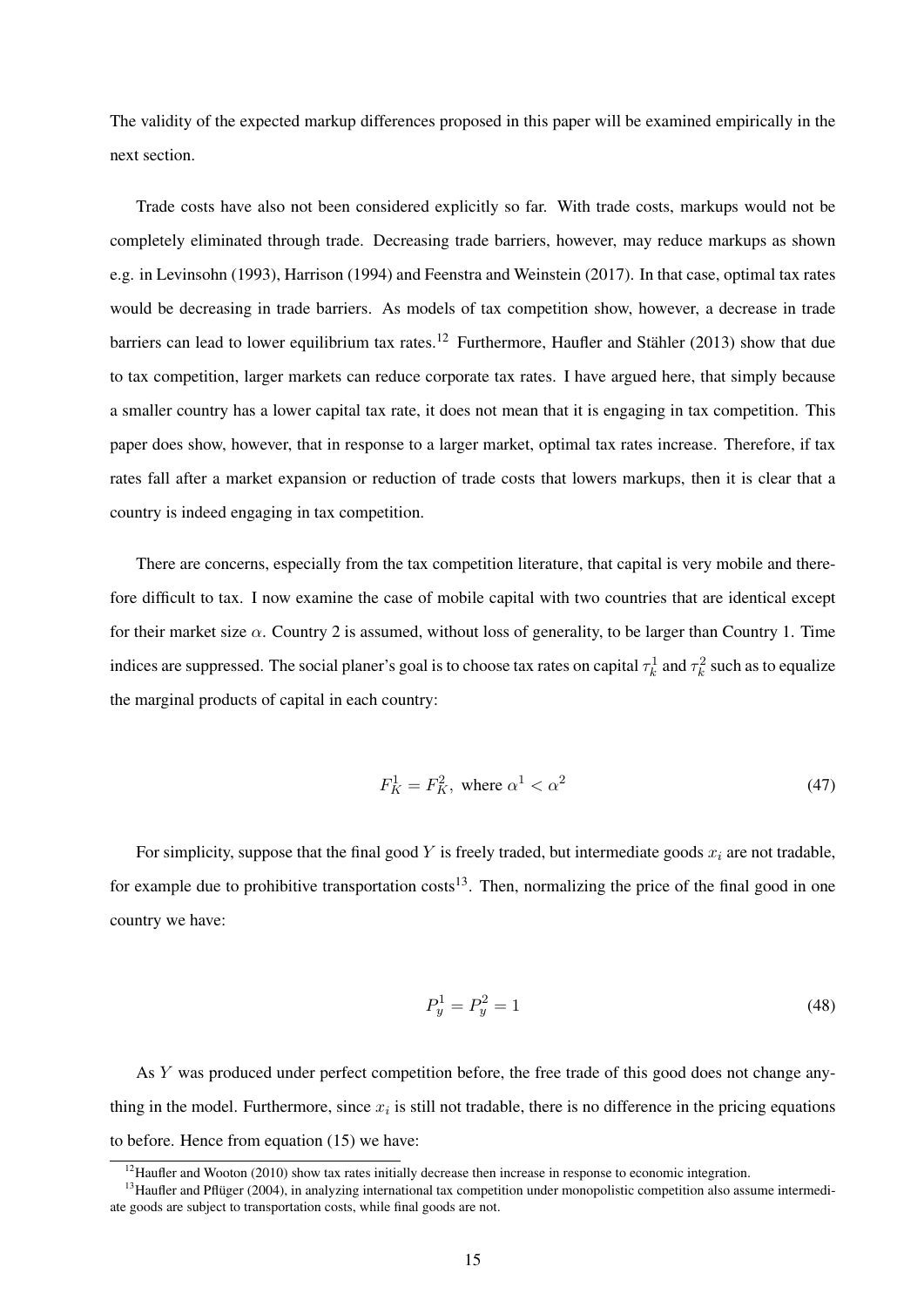$$
p^j = \alpha^j N_j^{\frac{1}{\sigma - 1}}, \ j \in \{1, 2\} \tag{49}
$$

With mobile capital there can be no arbitrage in the post-tax rates of return on capital. Hence:

$$
r^{1} (1 - \tau_{k}^{1}) = r^{2} (1 - \tau_{k}^{2})
$$
\n(50)

Recall that from equation (12) we have:

$$
r^j = p^j F_K^j \mu_j^{-1}, \ j \in \{1, 2\} \tag{51}
$$

Inserting equation (49) into equation (51) and plugging the resulting expression into the no arbitrage condition (50) after setting  $F_K^1 = F_K^2$  yields:

$$
\frac{1 - \tau_k^1}{1 - \tau_k^2} = \frac{\alpha^2 \mu^1 N_2^{\frac{1}{\sigma - 1}}}{\alpha^1 \mu^2 N_1^{\frac{1}{\sigma - 1}}} \tag{52}
$$

As we have  $\alpha^2 > \alpha^1$  and this implies  $N^2 > N^1$  and  $\mu^2 < \mu^1$ , the right hand side of condition (52) is larger than one, implying:

$$
\tau_k^1 < \tau_k^2 \tag{53}
$$

Hence, the smaller and/or poorer country 1 should have a lower capital income tax rate from the perspective of a global social planner under mobile capital.

## 6 Empirical Evidence

To summarize, this paper has shown that small and developing countries should have lower tax rates by relying on two arguments. The first is that optimal tax rates are negatively related to monopolistic markups. The second is that markups vary with market size. As we cannot observe optimal tax rates, I will focus on testing whether smaller and poorer countries do indeed have larger markups. Empirical literature already supports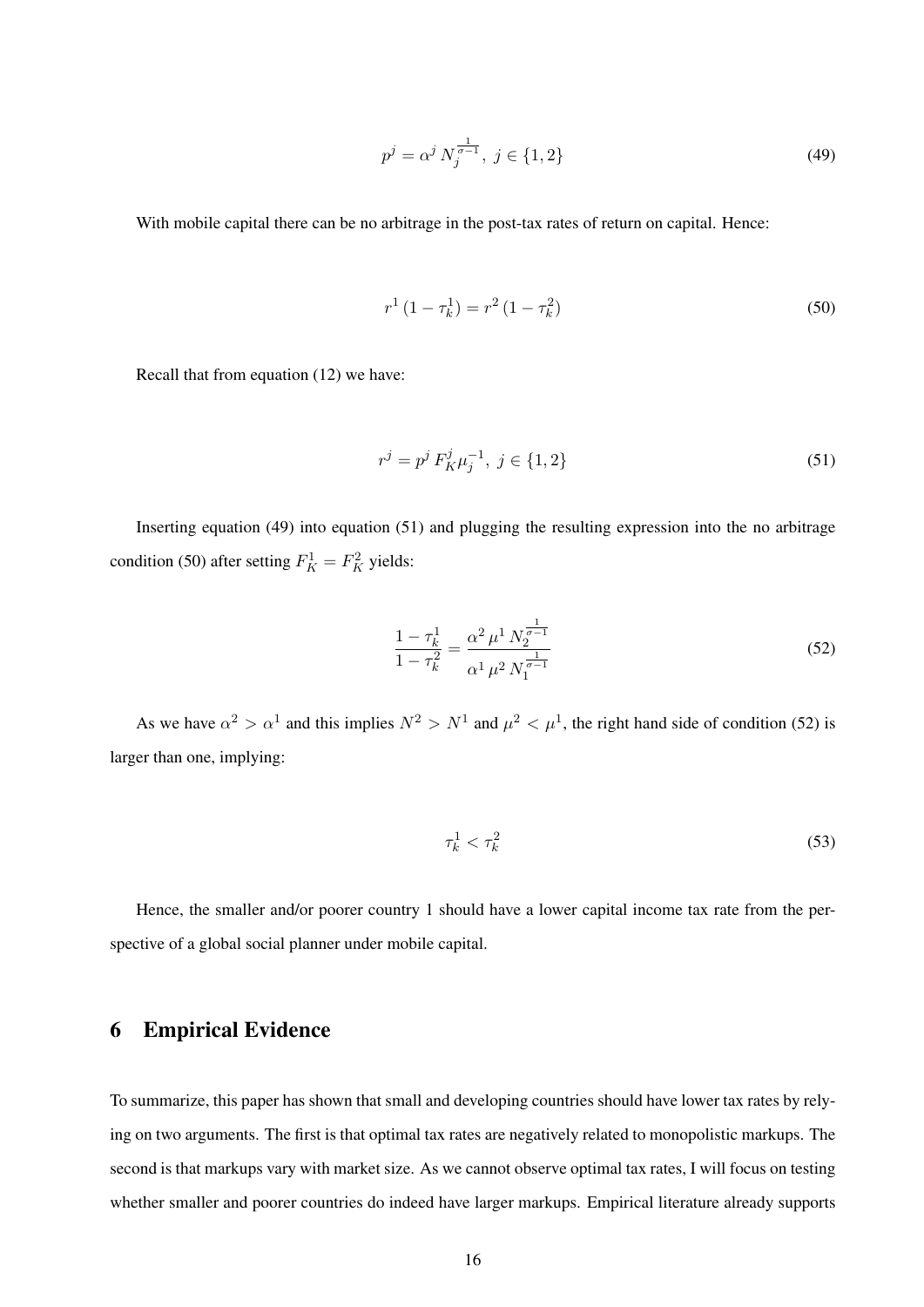this claim. Campbell and Hopenhayn (2005) find for several industries that there is more competition in larger markets.<sup>14</sup> Collard-Wexler (2013) shows that bigger markets have more and larger production plants for ready-mix concrete. Schiff (2015) finds that larger and denser cities have a larger variety of restaurants, in line with the monopolistic competition model presented here. Using data on dentists and chiropractors, Dunne et al. (2013) also find that an increase in the market size increases the average number of firms, which reduces profits.

Unlike the aforementioned studies, however, I will look at markup differences across countries. As my approach does not use (quasi-)experimental data, the estimates may not be causal. Nevertheless, for the implications on optimal tax rates, it does not matter why smaller and poorer countries have higher markups. The fact remains, that if they do exhibit higher markups, then they have lower optimal tax rates. In this sense, the correlations presented here can be helpful in testing the model, even in the absence of extensive control variables and exogenous shocks.

As the arguments presented here rely on markups in the intermediate goods sector, I use cross-country data from the banking industry, since their services are commonly used as intermediate inputs. Moreover, competition data for the banking industry is available for most countries, which is typically not the case for other industries. As seen, the argument in this paper is stronger when intermediate goods are not freely tradable. Since financial services are relatively easy to trade, the coefficients provided here could be seen as underestimating the average effects across industries. Bikker and Haaf (2002) have also examined competition and concentration in the banking industry. Their analysis focuses on 23 countries and they find strong evidence for monopolistic competition. They also find that among banks operating in international markets competition is stronger than for small banks operating mainly in local markets. This points to the fact that market size can matter.

I use cross-country panel data and exclude countries identified in Hines and Rice (1994) as the big seven tax havens. This is because the demand for banking services in these countries is very high and not proxied well by local size, as they serve a very global market. However, the results are robust to excluding all tax havens identified in Hines and Rice (1994) and robust to not excluding any countries. The coefficients are then slightly higher in the former case and slightly smaller in the latter case, reflecting the bias introduced by tax havens. Nevertheless, the significance levels are largely the same. Markup data is not available, however, different measures of concentration are. These are suitable proxies, since markups are related the degree of competition and concentration. For example, Bikker and Haaf (2002) find that competition in

<sup>&</sup>lt;sup>14</sup>Using population as a baseline measure of market size.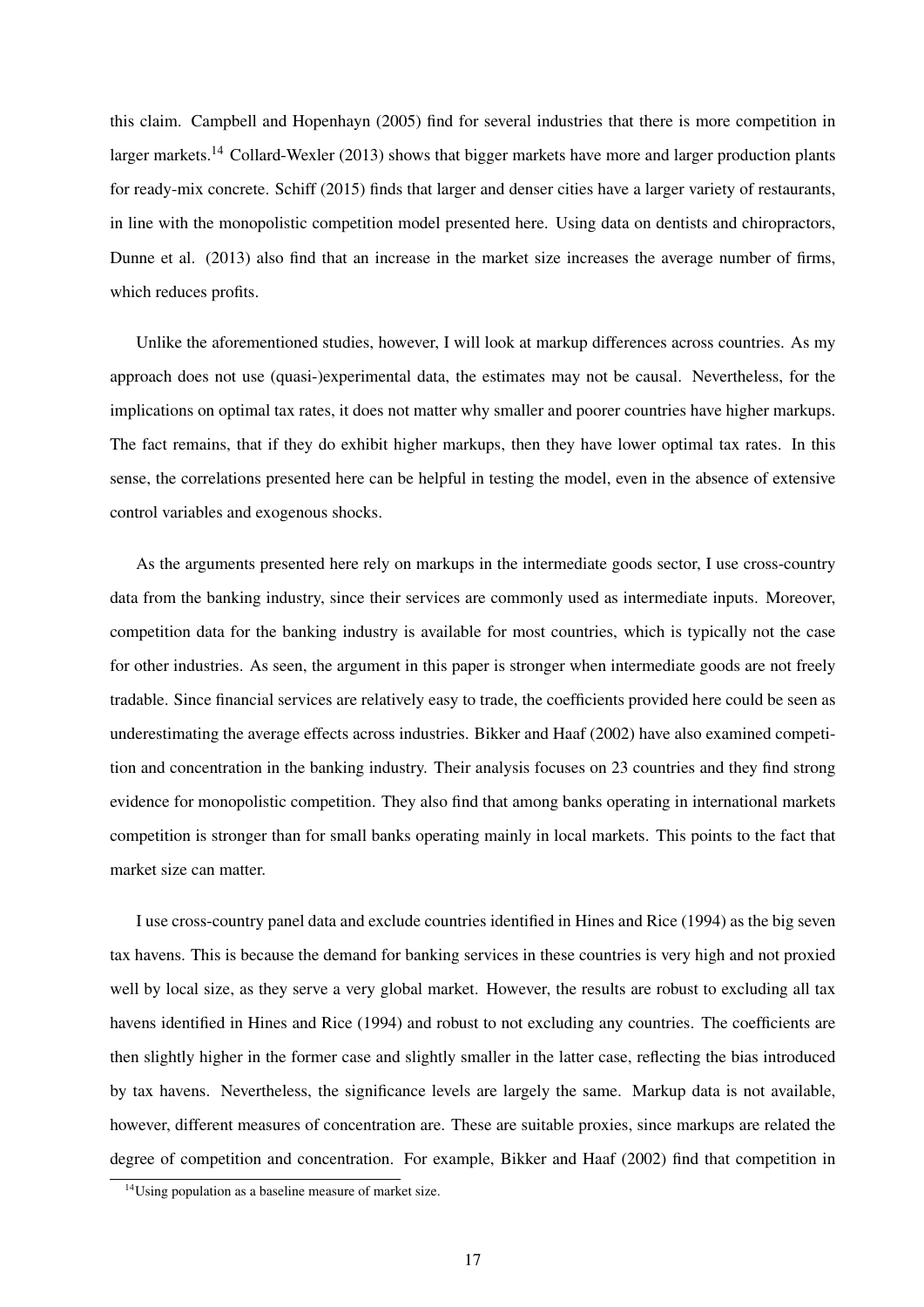the banking industry decreases as market concentration increases. Campbell and Hopenhayn (2005) show empirically that markups are negatively related to the number of competitors in many industries. Lewis and Stevens (2015) estimate that desired markups in general are reduced by 0.17% following a 1% increase in the number of competitors. Schaumans and Verboven (2015) find that in most industries they analyze, the second entrant reduces markups by at least 30%, although higher entrants have smaller or insignificant effects.

The two measures used here are the three-bank and five-bank asset concentration ratios. Bikker and Haaf (2002) also use these ratios, as well as ten bank concentration. However, they raise the issue that concentration ratios may be overestimated for small countries. The data for the five-bank asset concentration comes from the World Bank's Global Financial Development Database<sup>15</sup> and covers the periods 1996-2014. The data for the three-bank asset concentration comes from the Financial Development and Structure Dataset, computed by Beck et al. (2009) and covers the period  $1998-2011^{16}$ . Both are given in percent.

Data on GDP and population comes from the World Development Indicators.<sup>17</sup> GDP is given in millions of current U.S. dollars (USD), GDP per capita is given in thousands of current USD. Total population is given in millions. In order to control for corruption, which may lead to lower GDP and less competition simultaneously, I include a measure of corruption from the World Bank's Worldwide Governance Indicators database, which covers the period 1996-2014.<sup>18</sup> The "Control of Corruption" variable is defined in this database as: "perceptions of the extent to which public power is exercised for private gain, including both petty and grand forms of corruption, as well as "capture" of the state by elites and private interests".

I first examine the degree of competition for the different World Bank income groups. Table 1 compares regressions on dummy variables representing the different World Bank income groups. In the first two columns the richest group, namely "High Income OECD Countries" is omitted and serves as the comparison group. In the next two columns both OECD and non-OECD high income countries are omitted. The results are very favorable. As expected, countries in the more developed groups have more competition. The lowest income countries have a three-bank concentration which is about 22 percentage points larger than the highest group. This is dramatic considering the maximum is 100 percent. Furthermore, all coefficients are significant at the 1% level. The magnitudes are also descending in order of income group. This shows that being in a higher income group reduces market power at all income groups monotonically, as the theory predicts. For the five-bank concentration ratio the results are similar. Hence, it appears that for developing

<sup>15</sup>Last Updated: June 2016.

<sup>16</sup>Last updated: November 2013.

<sup>17</sup>Last updated: 19.07.2016.

<sup>18</sup>Last updated: 25.09.2015.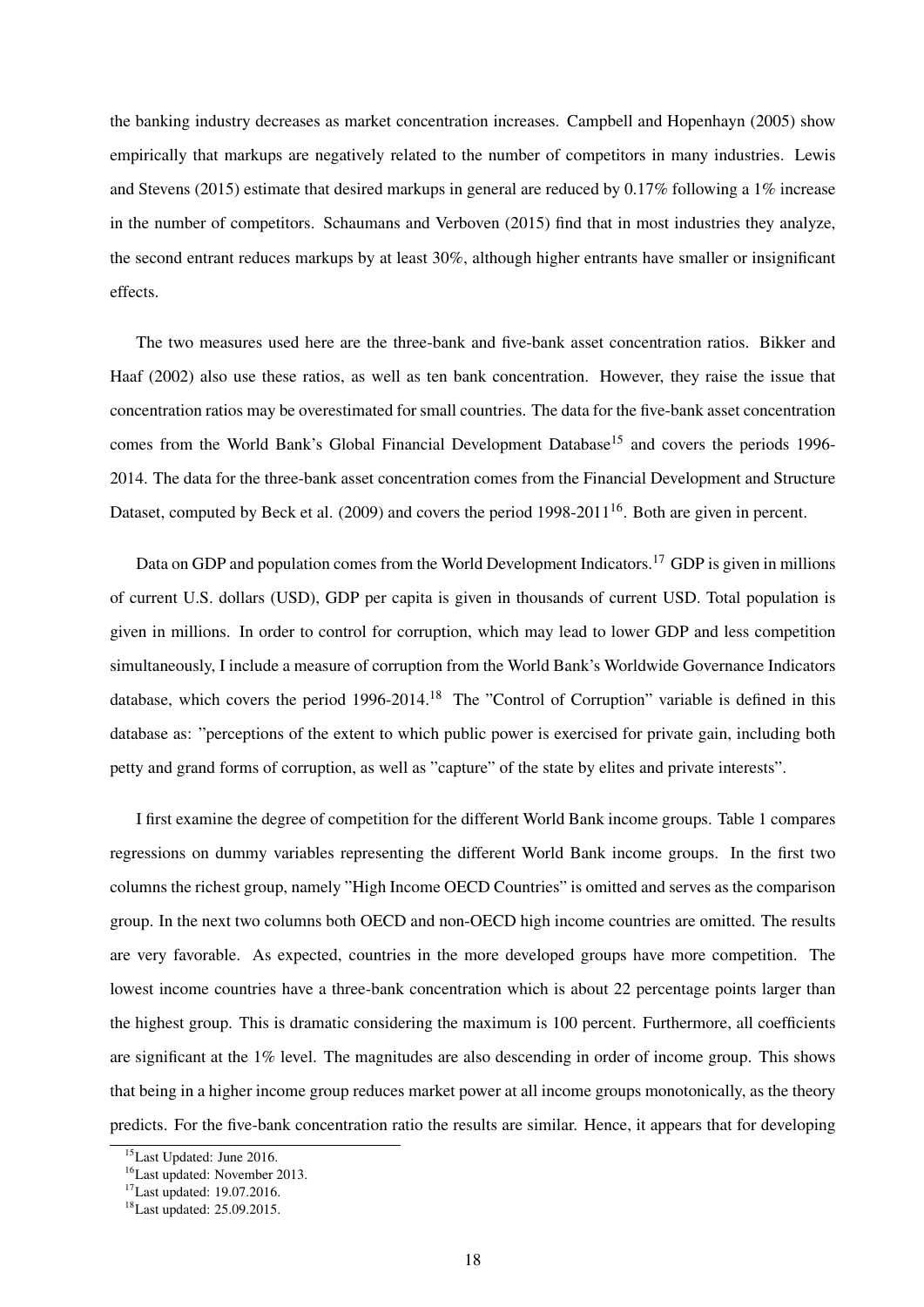countries, tax rates on capital income and labor should indeed be lower and that the optimal tax rate is positively correlated with each income group.

| Table 1: Concentration by Development Group |                 |                 |                 |                 |
|---------------------------------------------|-----------------|-----------------|-----------------|-----------------|
|                                             | (1)             | (2)             | (3)             | (4)             |
|                                             | 3 Concentration | 5 Concentration | 3 Concentration | 5 Concentration |
| Low Income                                  | 21.9***         | $15.7***$       | $17.9***$       | $11.4***$       |
|                                             | (2.25)          | (1.85)          | (1.88)          | (1.67)          |
| Lower Middle Income                         | $11.6***$       | $8.46***$       | $7.58***$       | $4.15***$       |
|                                             | (2.09)          | (1.63)          | (1.73)          | (1.43)          |
| Upper middle income                         | $8.82***$       | $7.93***$       | $5.17***$       | $4.08***$       |
|                                             | (1.89)          | (1.43)          | (1.53)          | (1.22)          |
| High income: nonOECD                        | $5.24***$       | $5.76***$       |                 |                 |
|                                             | (1.63)          | (1.24)          |                 |                 |
| Control of Corruption                       | $5.65***$       | $4.56***$       | $4.61***$       | $3.33***$       |
|                                             | (0.81)          | (0.62)          | (0.76)          | (0.61)          |
| Constant                                    | 62.9***         | 74.9***         | $66.2***$       | 78.3***         |
|                                             | (1.47)          | (1.13)          | (1.06)          | (0.88)          |
| Observations                                | 1670            | 1768            | 1670            | 1768            |
| Adjusted $R^2$                              | 0.057           | 0.040           | 0.053           | 0.031           |

Robust standard errors in parentheses

\*  $p < 0.10$ , \*\*  $p < 0.05$ , \*\*\*  $p < 0.01$ 

I now turn to testing the theory presented here more directly. The two main factors driving the model were income per capita and population size. In addition to these two variables, I also consider GDP in the regressions as a factor that may capture both of these together. The three-bank concentration ratio and the five-bank concentration ratio are used as dependent variables. I use country fixed effects in all regression and standard errors are clustered at the country level. Relevant constant characteristics addressed by the fixed effects model include differences in institutions or regulatory preferences, which are likely to be important for the banking industry.

Table 2 shows the results for the GDP regressions. As the countries have large income differences, it is perhaps more informative to look at elasticities. The coefficients are all significant, indicating the theory presented here is correct. The magnitudes, however, are somewhat small. Nevertheless, as banking services are highly tradable, these small coefficients are not very surprising. The table shows that a 10% increase in GDP per capita decreases the three bank concentration ratio by 0.8 percent. Furthermore, a 10% increase in GDP decreases the three bank concentration ratio by 0.7%. The results for the five-bank concentration ratio are, however, smaller.

I now consider the results for the low income group of countries, which are shown in table 3. The sta-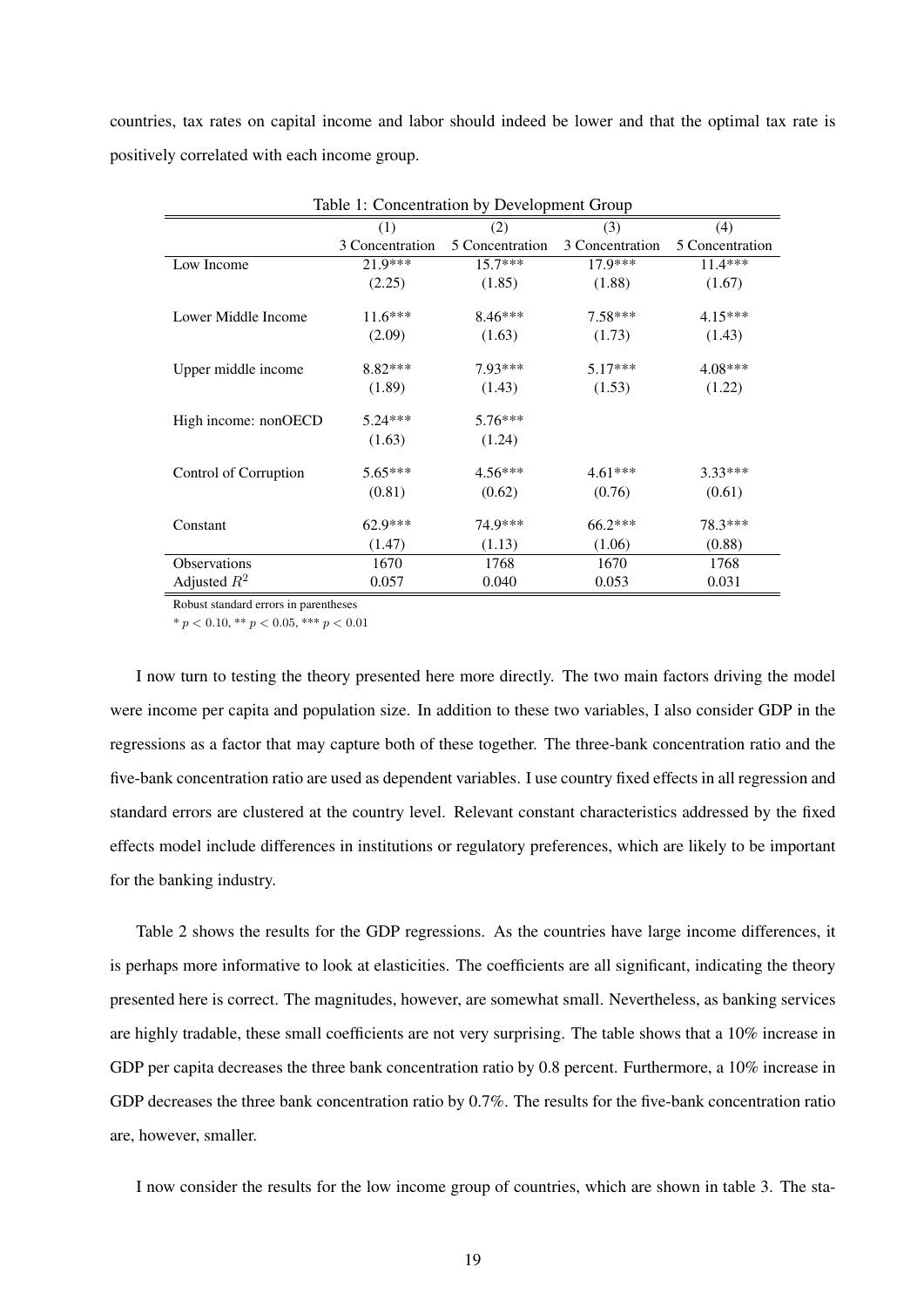| Table 2: GDP and Concentration |                        |                      |                        |                        |
|--------------------------------|------------------------|----------------------|------------------------|------------------------|
|                                | (1)                    | (2)                  | (3)                    | (4)                    |
|                                | $log(3$ Concentration) | log(3 Concentration) | $log(5$ Concentration) | $log(5$ Concentration) |
| $log(GDP$ per capita)          | $-0.084***$            |                      | $-0.041**$             |                        |
|                                | (0.024)                |                      | (0.021)                |                        |
|                                |                        |                      |                        |                        |
| log(GDP)                       |                        | $-0.071***$          |                        | $-0.034*$              |
|                                |                        | (0.021)              |                        | (0.018)                |
|                                |                        |                      |                        |                        |
| Control of Corruption          | $-0.062$               | $-0.063$             | $-0.013$               | $-0.014$               |
|                                | (0.041)                | (0.041)              | (0.029)                | (0.029)                |
| Constant                       | $4.34***$              | 4.97***              | 4.44***                | $4.75***$              |
|                                | (0.031)                | (0.22)               | (0.032)                | (0.20)                 |
| Observations                   | 1646                   | 1646                 | 1749                   | 1749                   |
| Adjusted $R^2$                 | 0.056                  | 0.051                | 0.020                  | 0.017                  |
| <b>Country Fixed Effects</b>   | YES                    | YES                  | <b>YES</b>             | <b>YES</b>             |

Standard errors clustered at country level in parentheses

\*  $p < 0.10$ , \*\*  $p < 0.05$ , \*\*\*  $p < 0.01$ 

tistical significance has increased somewhat, but the magnitudes have increased heavily. The coefficients are much closer for both concentration ratios now. A 10% increase in GDP per capita reduces both concentration ratios by around 2%, whereas a 10% increase in GDP reduces both concentration rations by 1,6%. It seems the poorest countries are more sensitive to market distortions due to limited size and the policy implications for optimal tax rates are most relevant for such countries.

| Table 3: GDP and Concentration for the Low Income Group |                        |                        |                        |                      |
|---------------------------------------------------------|------------------------|------------------------|------------------------|----------------------|
|                                                         | (1)                    | (2)                    | (3)                    | (4)                  |
|                                                         | $log(3$ Concentration) | $log(3$ Concentration) | $log(5$ Concentration) | log(5 Concentration) |
| $log(GDP$ per capita)                                   | $-0.20***$             |                        | $-0.21**$              |                      |
|                                                         | (0.063)                |                        | (0.094)                |                      |
| log(GDP)                                                |                        | $-0.16***$             |                        | $-0.16**$            |
|                                                         |                        | (0.048)                |                        | (0.069)              |
| Control of Corruption                                   | $-0.0061$              | $-0.0061$              | 0.035                  | 0.037                |
|                                                         | (0.079)                | (0.083)                | (0.086)                | (0.088)              |
| Constant                                                | $4.15***$              | $5.69***$              | $4.30***$              | 5.88***              |
|                                                         | (0.065)                | (0.44)                 | (0.079)                | (0.66)               |
| <b>Observations</b>                                     | 224                    | 224                    | 172                    | 172                  |
| Adjusted $R^2$                                          | 0.238                  | 0.224                  | 0.356                  | 0.318                |
| <b>Country Fixed Effects</b>                            | <b>YES</b>             | <b>YES</b>             | <b>YES</b>             | <b>YES</b>           |

Standard errors clustered at country level in parentheses

\*  $p < 0.10$ , \*\*  $p < 0.05$ , \*\*\*  $p < 0.01$ 

Population is generally insignificant in the regressions with clustered errors and hence the table is not reported for parsimony. However, they are generally significant when using homoscedastic errors. Hence, their insignificance may be an artifact of conservative standard error estimates. In any event, the coefficients are low. A population increase of ten million decreases three-bank concentration by 4.3 percentage points,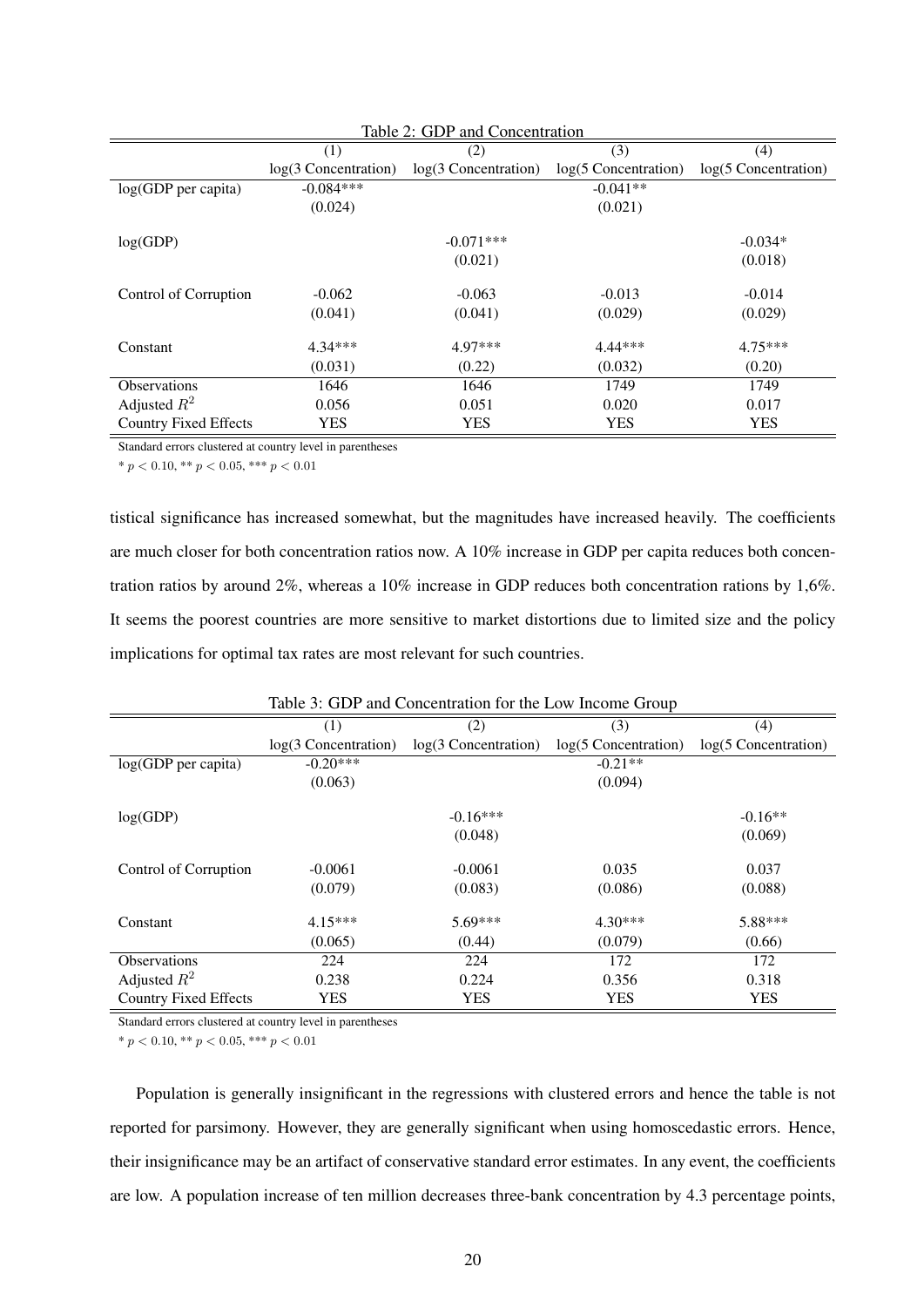whereas a 10% increase in population decreases three-bank concentration by 0.9%.

Population becomes much more important when considering the low income group of countries. The results are shown in table 4. I do not control for corruption here, as there is no expected relationship between population size and corruption. The results, however, are robust to controlling for corruption as well. A quadratic relationship offers a better fit and is hence reported. The linear model is also statistically significant, but with a slightly lower coefficient. A population increase of 1 million in a low income country with the mean population<sup>19</sup> reduces the three-bank concentration ratio by 1.6 percentage points, whereas a 10% increase in population would decrease three-bank concentration by 4.8%. The coefficients for the five-bank concentration ratio are very similar. The effects are much larger than when considering all countries, implying the poorest countries are more sensitive in this regard. This difference could be because in poorer countries population is likely to play a larger role in determining demand, than in rich countries with sufficient demand.

| Table 4: Population and Concentration for the Low Income Group |                 |                 |                        |                        |
|----------------------------------------------------------------|-----------------|-----------------|------------------------|------------------------|
|                                                                | (1)             | (2)             | (3)                    | (4)                    |
|                                                                | 3-Concentration | 5-Concentration | $ln(3$ -Concentration) | $ln(5$ -Concentration) |
| Population                                                     | $-2.65**$       | $-2.46**$       |                        |                        |
|                                                                | (1.06)          | (1.01)          |                        |                        |
|                                                                |                 |                 |                        |                        |
| sq(population)                                                 | $0.014*$        | $0.012*$        |                        |                        |
|                                                                | (0.0075)        | (0.0065)        |                        |                        |
| log(population)                                                |                 |                 | $-0.48***$             | $-0.45**$              |
|                                                                |                 |                 |                        |                        |
|                                                                |                 |                 | (0.16)                 | (0.20)                 |
| Constant                                                       | $123.8***$      | 136.8***        | $5.64***$              | $5.77***$              |
|                                                                | (15.9)          | (18.6)          | (0.42)                 | (0.58)                 |
| Observations                                                   | 252             | 185             | 252                    | 185                    |
| Adjusted $R^2$                                                 | 0.158           | 0.259           | 0.143                  | 0.150                  |
| <b>Country Fixed Effects</b>                                   | <b>YES</b>      | <b>YES</b>      | <b>YES</b>             | <b>YES</b>             |

Standard errors clustered at country level in parentheses

\*  $p < 0.10$ , \*\*  $p < 0.05$ , \*\*\*  $p < 0.01$ 

## 7 Conclusion

Optimal tax policy often does not consider features of small and developing countries, especially the limited market size. This paper has argued that optimal labor and capital income tax rates are lower in such countries. Hence, they would be ill-advised to follow the tax policies chosen in larger and richer countries.

 $19$ The mean population for this group is 37.18 million.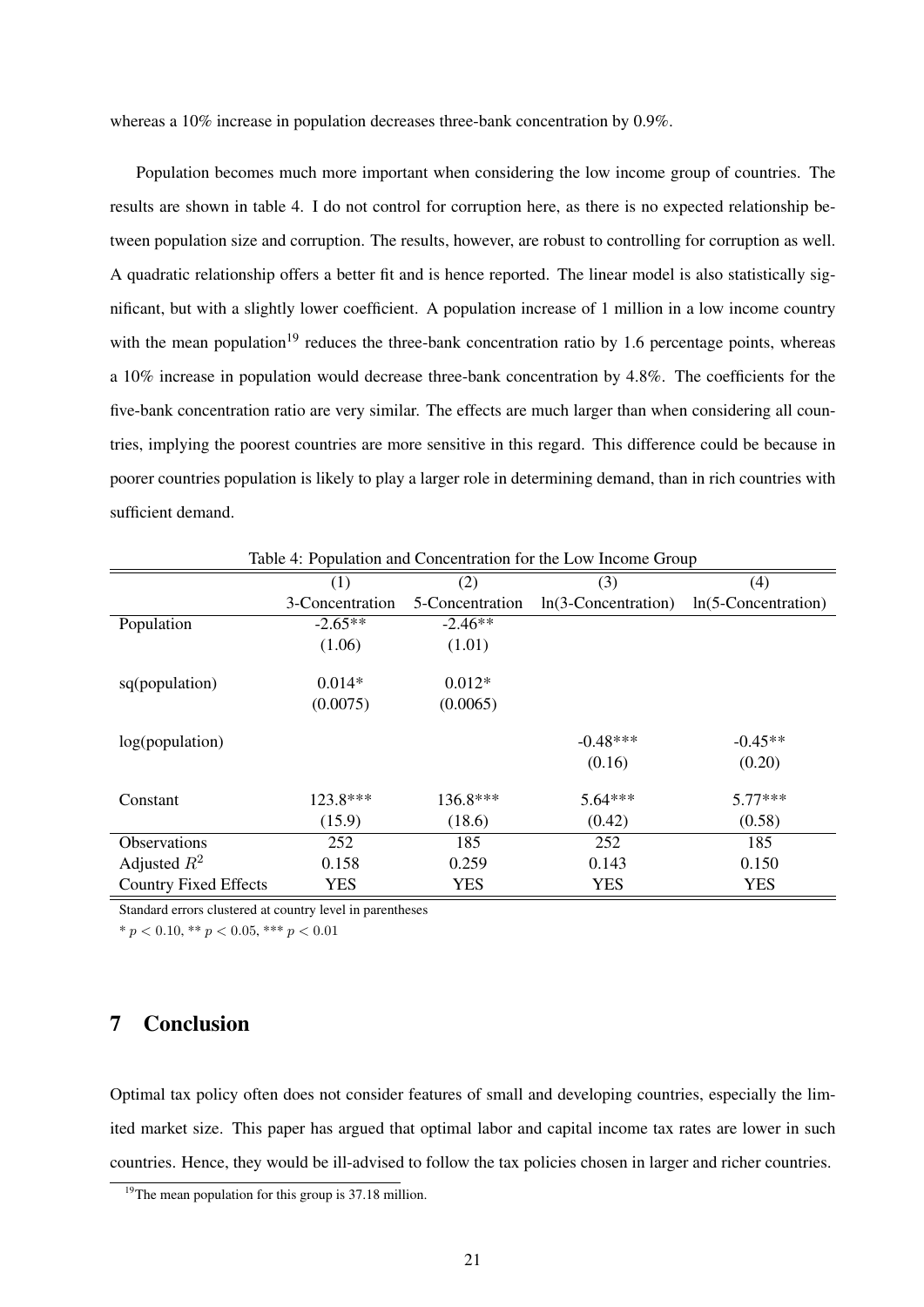One motivation of this paper has been the observation that developing countries appear to have somewhat lower statutory and much lower effective capital and labor tax rates. The literature suggests that institutional, political and cultural constraints may make it impossible for developing countries to have higher effective tax rates. Nevertheless, optimal statutory tax rates may also be lower in these countries. Furthermore, smaller countries also tend to have lower capital tax rates, which is certainly driven partially by tax competition.

This paper, has put forth an alternative explanation for these features. It may simply be optimal for poorer and smaller countries to have lower tax rates on capital and labor income. The intuition for this result consists of two arguments. First, taxes cause distortion, because they introduce wedges between marginal products and factor prices. In the presence of imperfect competition, however, monopolistic markups introduce the exact same distortions. Therefore, optimal labor and capital income tax rates are negatively related to the size of markups in an economy. This result goes back to Judd (1997) in a model with a fixed number of firms. Second, smaller and poorer countries have smaller market sizes, which restricts the amount of competition in these countries. Smaller markets cause larger markups, which has also been empirically confirmed in several studies. Combining these two arguments produces the result that optimal capital and labor income tax rates are smaller for poorer and smaller countries. This implies that the observed tax differences are not necessarily a result of inefficient tax competition, even if capital is mobile. Furthermore, smaller tax rates are insufficient to conclude a country is deliberately acting as a tax haven. If, however, tax rates fall after a market expansion, then it is likely that a country is indeed engaging in tax competition.

Previous papers have been unable to produce similar conclusions for two main reasons. One is the assumption of perfect competition, which may not be very realistic, especially for small developing countries. Models that do feature markups, however, typically cannot allow these to vary across countries due to simplifying assumptions. If the model here is correct, then smaller and poorer countries should have larger markups. Previous empirical research does seem to show evidence in favor of this argument. Cross-country data was also shown here to generally support this idea, even in an industry with low expected markup differences, such as banking.

The policy recommendation of this paper is that small and developing countries should have lower capital and labor tax rates than their larger and richer counterparts. The empirical results seem especially strong among the group of low income countries, thereby making this recommendation especially relevant for them. Nevertheless, this does pose a problem for raising sufficient revenue in developing countries. Overcoming this issue remains a question for further research. A possible avenue could be an analysis of the role trade costs. If their reduction reduces markups, tax revenues may benefit from trade integration.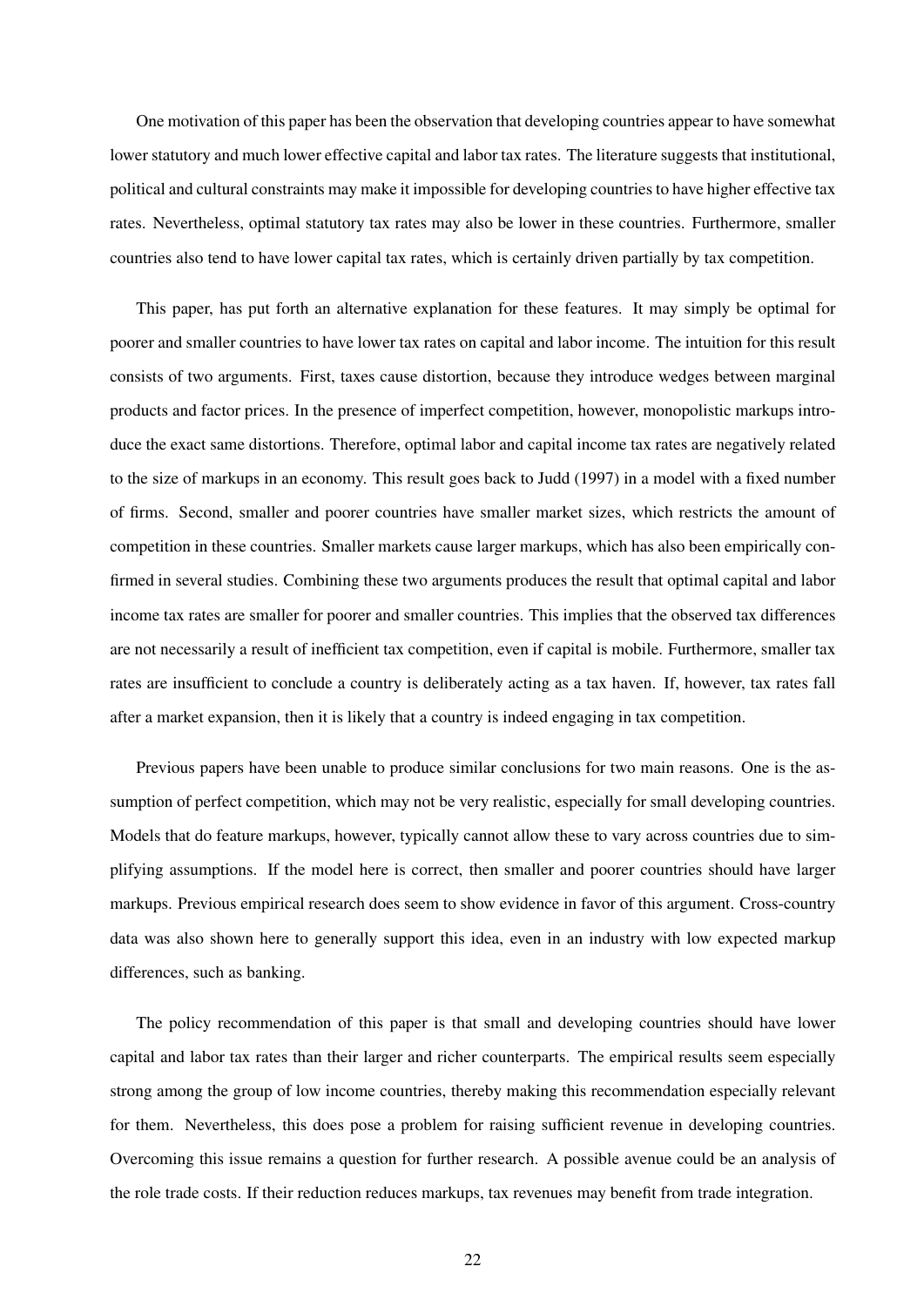#### References

Atkinson, A.B. and Stiglitz, J.E. (1980). *Lectures on Public Economics*. London and New York: McGraw-Hill.

Auriol, E. and Warlters, M. (2005). Taxation Base in Developing Countries. *Journal of Public Economics*, 89 (4), pp. 625-646.

Baldwin, R., Forslid, R., Martin, P., Ottaviano, G. and Robert-Nicoud, F. (2003). *Economic Geography and Public Policy*. Princeton: Princeton University Press.

Baldwin, R. and Krugman, P. (2004). Agglomeration, integration and tax harmonisation. *European Economic Review*, 48 (1), pp. 1-23.

Beck, T., Demirgüç-Kunt, A. and Levine, R. (2009). Financial Institutions and Markets Across Countries and over Time: Data and Analysis. *World Bank Policy Research Working Paper 4943*.

Besley, T. and Persson, T. (2014). Why Do Developing Countries Tax So Little?. *Journal of Economic Perspectives*, 28 (4), pp. 99-120.

Bikker, J.A. and Haaf, K. (2002). Competition, concentration and their relationship: An empirical analysis of the banking industry. *Journal of Banking & Finance*, 26 (11), pp. 2191-2214.

Blanchard, O.J. and Kiyotaki, N. (1987). Monopolistic Competition and the Effects of Aggregate Demand. *American Economic Review*, 77 (4), pp. 647-666.

Brakman, S. and Heijdra B.J. (eds.) (2004). *The Monopolistic Competition Revolution in Retrospect*. Cambridge, UK: Cambridge University Press.

Brekke, K., Garcia Pires, A.J., Schindler, D. and Schjelderup, G. (2017). Capital taxation and imperfect competition: ACE vs. CBIT. *Journal of Public Economics*, 147, pp. 1-15.

Campbell, J.R. and Hopenhayn, H.A. (2005). Market Size Matters. *The Journal of Industrial Economics*, 53 (1), pp. 1-25.

Chamley, C. (1986). Optimal Taxation of Capital Income in General Equilibrium with Infinite Lives. *Econometrica*, 54 (3), pp. 607-622.

Chari, V.V. and Kehoe, P.J. (1999). *Optimal Fiscal and Monetary Policy*. In Taylor, J. and Woodford, M. (eds.) Handbook of Macroeconomics. New York: Elsevier.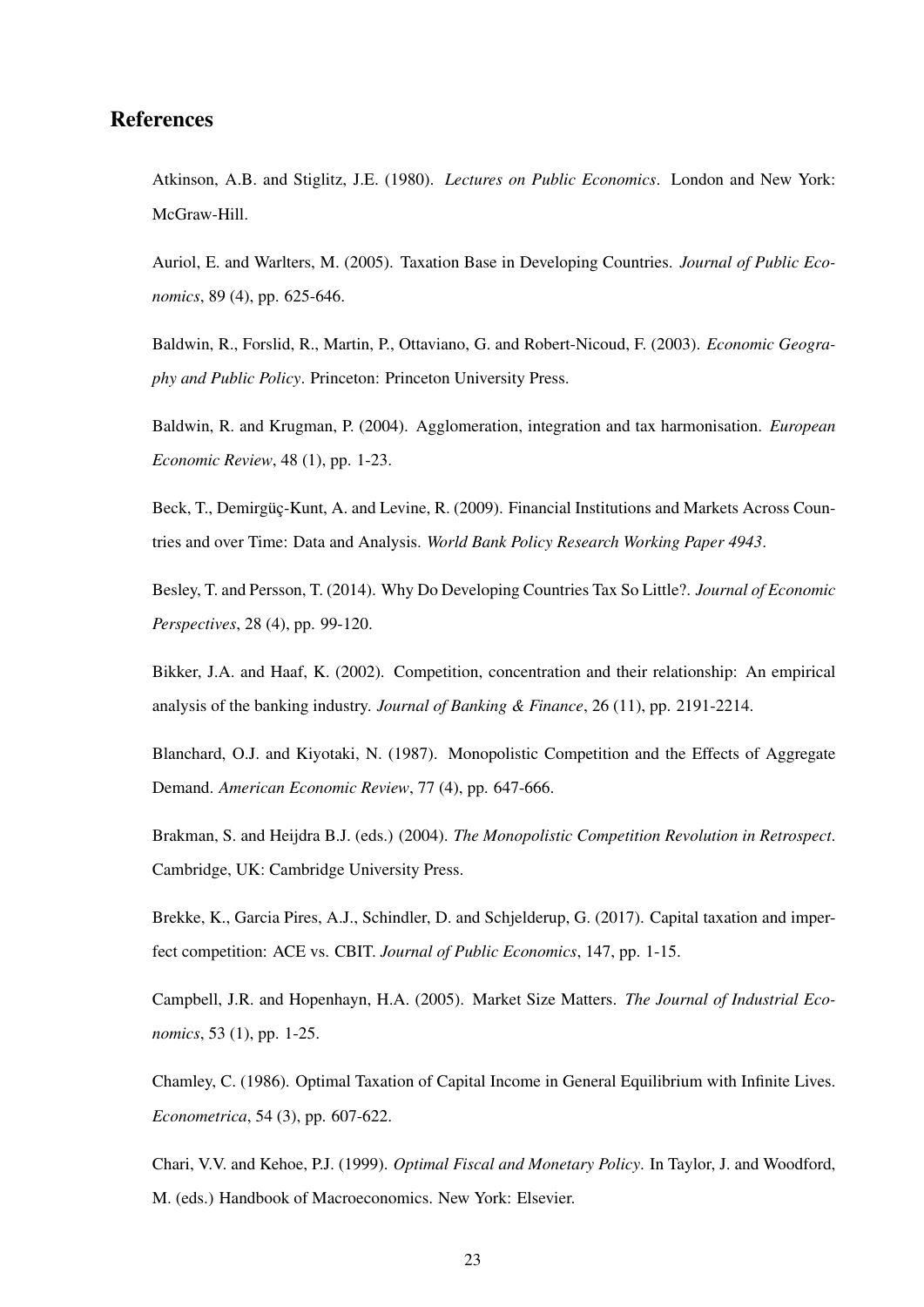Chen, S.X.G. (2017). The effect of a fiscal squeeze on tax enforcement: Evidence from a natural experiment in China. *Journal of Public Economics*, 147 (3), pp. 62-76.

Colciago, A. (2016). Endogenous Market Structures and Optimal Taxation. *The Economic Journal*, 126, pp. 1441-1483.

Collard-Wexler, A. (2013). Demand Fluctuations in the Ready-Mix Concrete Industry. *Econometrica*, 81 (3), pp. 1003-1037.

Coto-Martinez, J., Sanchez-Losada, F. and Garriga, C. (2007). Optimal Taxation with Imperfect Com- ´ petition and Aggregate Returns to Specialization. *Journal of the European Economic Association*, 5 (6), pp. 1269-1299.

Davies, R.B. and Eckel, C. (2010). Tax Competition for Heterogeneous Firms with Endogenous Entry. *American Economic Journal: Economic Policy*, 2 (1), pp. 77-102.

De Loecker, J.D., Goldberg, P.K., Khandelwal, A.K., Pavcnik, N. (2016). Prices, markups, and trade reform. *Econometrica*, 84 (2), pp. 445-510.

Dharmapala, D. and Hines Jr., J.R. (2009). Which countries become tax havens?. *Journal of Public Economics*, 93 (9-10), pp. 1058-1068.

Dixit, A.K. and Stiglitz F.E. (1977). Monopolistic Competition and Optimum Product Diversity. *American Economic Review*, 67 (3), pp. 297-308.

Dunne, T., Klimek, S.D., Roberts, M.J. and Xu, D.Y. (2013). Entry, exit, and the determinants of market structure. *RAND Journal of Economics*, 44 (3), pp. 462-487.

Feenstra, R.C. and Weinstein, D.E. (2017). Globalization, Markups, and US Welfare. *Journal of Political Economy*, 125 (4), pp. 1040-1074.

Gordon, R. and Li, W. (2009). Tax structures in developing countries: Many puzzles and a possible explanation. *Journal of Public Economics*, 93 (7-8), pp. 855-866.

Harrison, A. E. (1994). Productivity, Imperfect Competition and Trade Reform: Theory and Evidence. *Journal of International Economics*, 36 (12), pp. 53-73.

Haufler, A. and Pflüger, M. (2004). International commodity taxation under monopolistic competition. *Journal of Public Economic Theory*, 6 (3), pp. 445-470.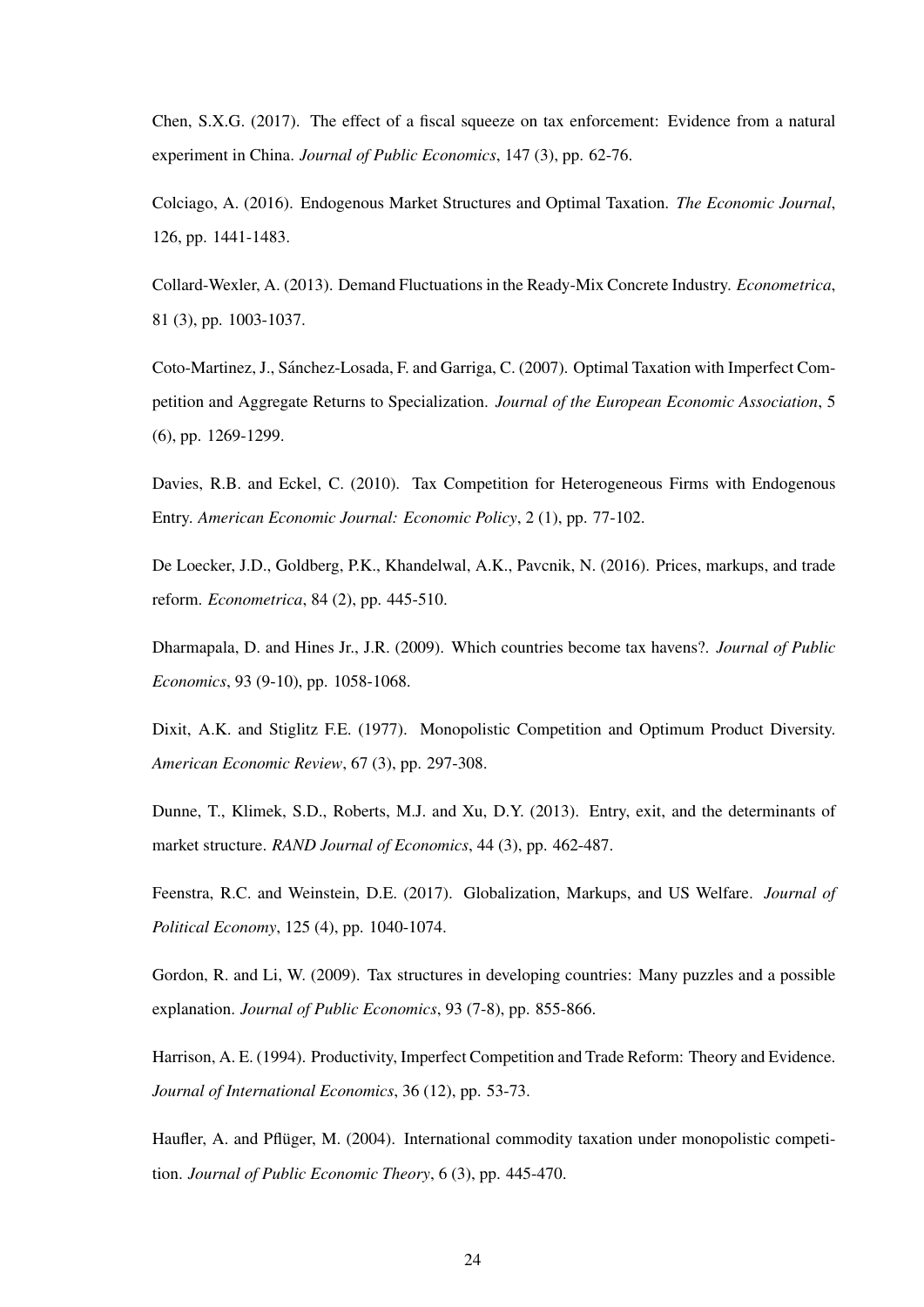Haufler, A. and Stähler, F. (2013). Tax competition in a simple model with heterogeneous firms: How larger markets reduce profit taxes. *International Economic Review*, 54 (2), pp. 665-692.

Haufler, A. and Wooton, I. (2010). Competition for firms in an oligopolistic industry: The impact of economic integration. *Journal of International Economics*, 80 (2), pp. 239-248.

Hines Jr., J.R. and Rice, E.M. (1994). Fiscal paradise: foreign tax havens and American business. *Quarterly Journal of Economics*, 109 (1), pp. 149-182.

Judd, K.L. (1985). Redistributive taxation in a simple perfect foresight model. *Journal of Public Economics*, 28 (1), pp. 59-83.

Judd, K.L. (1997). The Optimal Tax Rate for Capital Income Is Negative. *NBER Working Paper No. 6004*.

Judd, K.L. (2002). Capital-Income Taxation with Imperfect Competition. *American Economic Review Papers and Proceedings*, 92 (2), pp. 417-421.

Kleven, H.J., Kreiner, C.T. and Saez, E. (2016). Why Can Modern Governments Tax So Much? An Agency Model of Firms as Fiscal Intermediaries. *Economica*, 83 (330), pp. 219-246.

Levinsohn, J. (1993). Testing the Imports-as-Market-Discipline Hypothesis. *Journal of International Economics*, 35 (12), pp. 1-22.

Lewis, V. and Stevens, A. (2015). Entry and markup dynamics in an estimated business cycle model. *European Economic Review*, 74, pp. 14-35.

Mas-Colell, A., Whinston, M. and Green, J. (1995). *Microeconomic Theory*. Oxford, UK: Oxford University Press.

Schaumans, C. and Verboven, F. (2015). Entry and competition in differentiated products markets. *Review of Economics and Statistics*, 97 (1), pp.195-209.

Schiff, N. (2015). Cities and product variety: evidence from restaurants. *Journal of Economic Geography*, 15, pp. 1085-1123.

#### Appendix A: Theoretical Appendix

#### A.1. Derivation of the Elasticities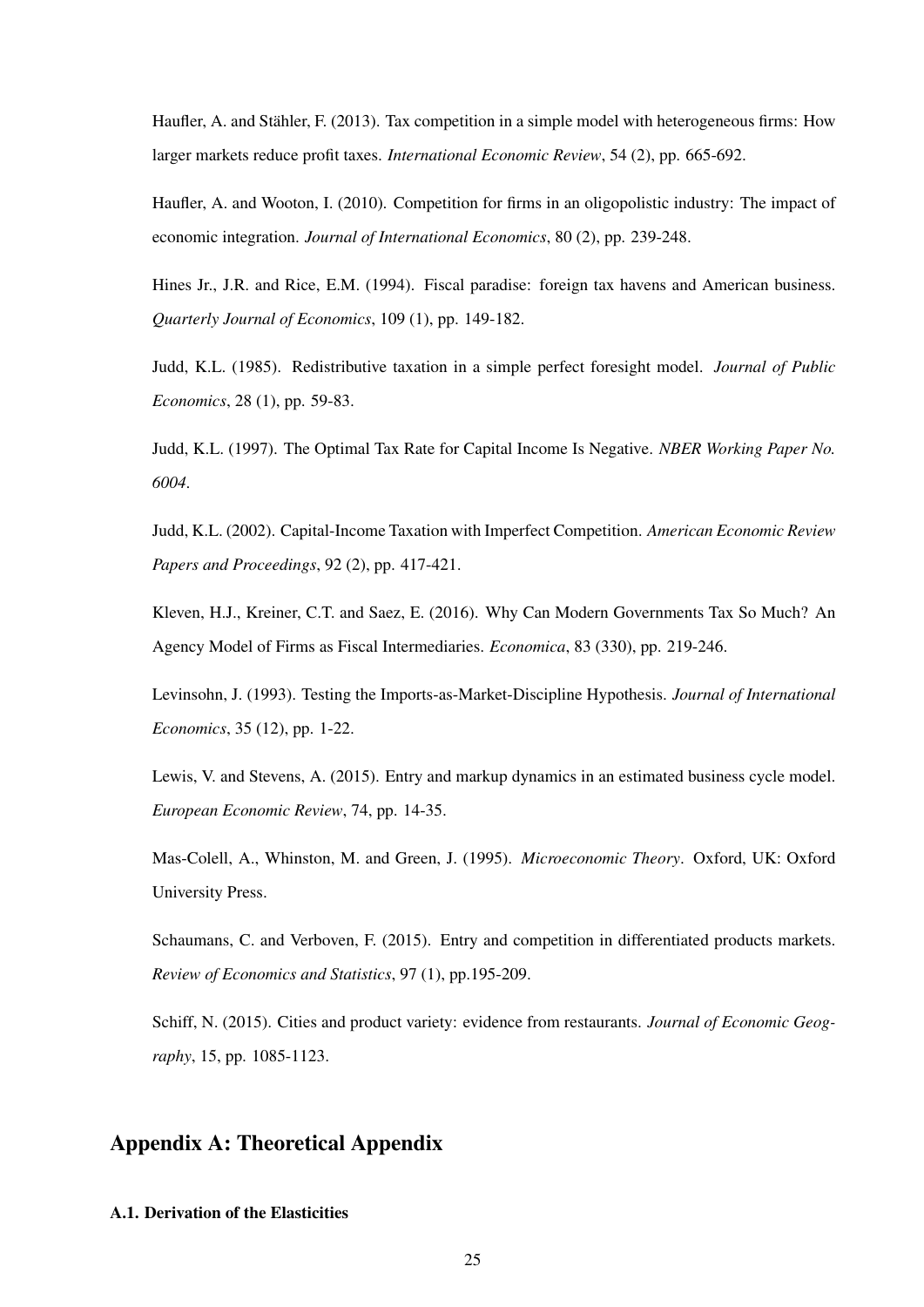Inserting equation (5) into equation (4) yields:

−<sup>1</sup>

$$
x_i = \alpha E p_i^{-\sigma} \left( \sum_{i=1}^N p_i^{1-\sigma} \right)^{-1}
$$

Here  $E = Y P_y$  is the expenditure on the final goods. This depends on the consumer side of the economy and is independent of  $p_i$  and  $x_i$ . Such a feature is typical in these dynamic models and can also be found in Colciago (2016).

I will first examine the elasticity under Bertrand competition. This corresponds to calculating the elasticity, by taking the derivative of  $x_i$  with respect to  $p_i$ :

$$
\frac{\partial x_i}{\partial p_i} = \alpha E \left[ -\sigma p_i^{-\sigma-1} \left( \sum_{i=1}^N p_i^{1-\sigma} \right)^{-1} - (1-\sigma) \left( \sum_{i=1}^N p_i^{1-\sigma} \right)^{-2} p_i^{-2\sigma} \right]
$$

Multiplying by  $-p_i x_i^{-1}$ , rearranging and applying symmetry yields:

$$
\epsilon_{\scriptscriptstyle B} = -\frac{\partial x_i}{\partial p_i} \frac{p_i}{x_i} = \frac{\sigma(N-1)+1}{N}
$$

For the inverse demand functions we obtain:

$$
p_i = \alpha E \frac{x_i^{-\frac{1}{\sigma}}}{\sum\limits_{i=1}^N x_i^{-\frac{\sigma-1}{\sigma}}}
$$

Taking the derivative of  $p_i$  with respect to  $x_i$ , we have:

$$
\frac{\partial p_i}{\partial x_i} = -\alpha E \bigg[ \sigma^{-1} x_i^{-\frac{1}{\sigma}-1} \bigg( \sum_{i=1}^N x_i^{\frac{\sigma-1}{\sigma}} \bigg)^{-1} + \frac{\sigma-1}{\sigma} x_i^{-\frac{2}{\sigma}} \bigg( \sum_{i=1}^N x_i^{\frac{\sigma-1}{\sigma}} \bigg)^{-2} \bigg]
$$

Rearranging and applying symmetry yields the elasticity under Cournot competition:

$$
\epsilon_c = -\left[\frac{\partial p_i}{\partial x_i} \frac{x_i}{p_i}\right]^{-1} = \frac{\sigma N}{N + \sigma - 1}
$$

#### A.2. Proof of Lemma 1

Note that following the literature, we have  $\sigma > 1$ . As can be seen from equations (9), (10) and (11), the monopolistic markup only depends on  $\sigma$ , which is a fixed parameter and the number of firms N. Furthermore, from these equations, it is apparent that the markup is decreasing in the number of firms, under both Bertrand and Cournot competition.

As discussed, the social planner implements the optimal number of firms. It remains to be shown that the optimal number of firms, which is determined by equation (32) is increasing in  $\alpha$ .

From equation (32) we see that the optimal number of firms depends positively on  $\alpha$ , K and L. It is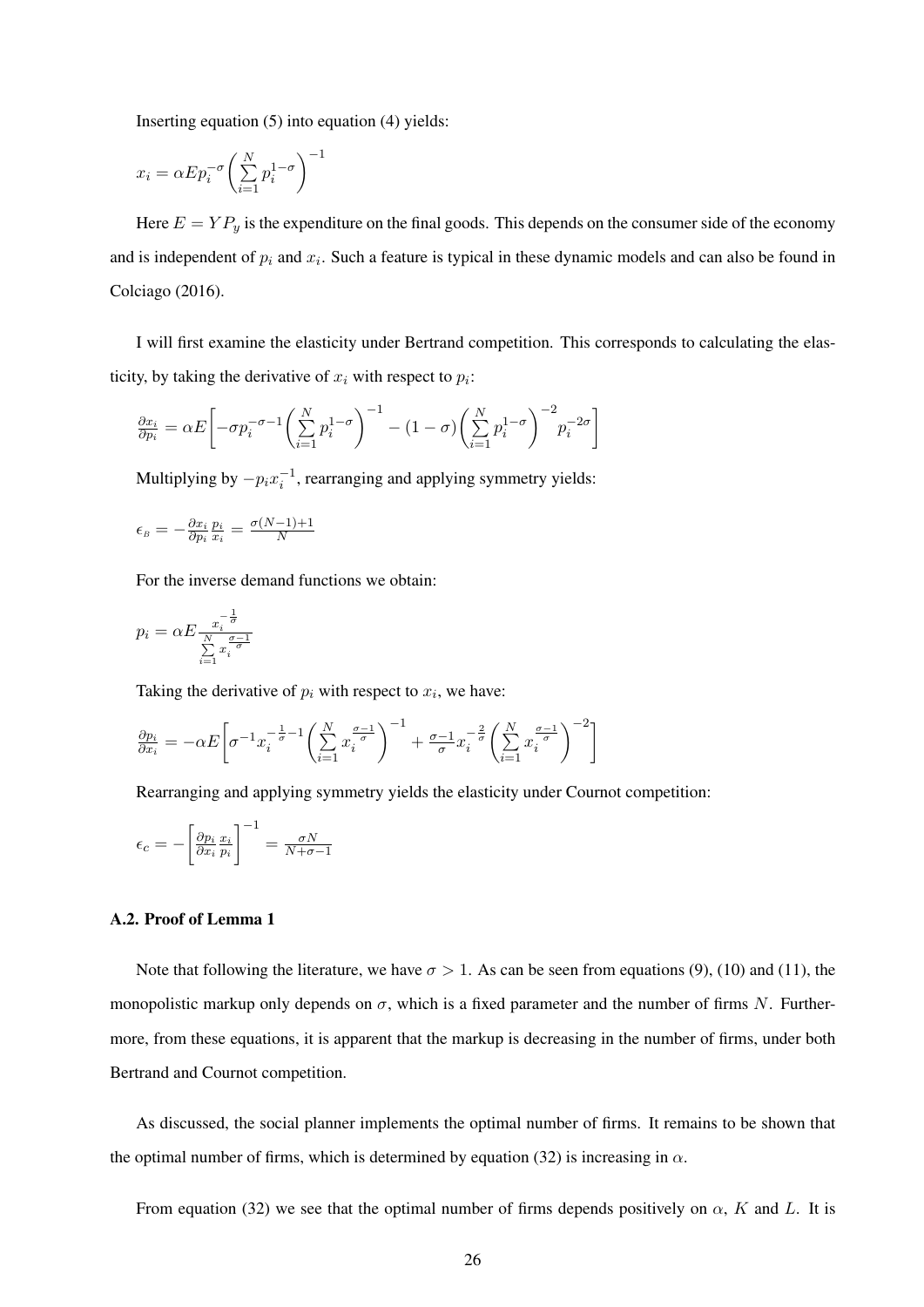not possible to solve explicitly for  $K$  and  $L$  in this model without functional forms. From the equilibrium conditions (24) and (25) for K and L, we see that the marginal productivities  $F_k$  and  $F_L$  depend negatively on  $\alpha$  and N and positively on  $\mu$ . Suppose N is increasing in  $\alpha$ . Then  $\mu$  is decreasing in N. In that case, a larger  $\alpha$ , decreases  $F_k$  and  $F_L$ . Since the marginal productivities are decreasing, this implies a larger equilibrium level of K and L. Then, N is increasing in  $\alpha$ , which satisfies the supposition above.  $\Box$ 

#### A.3. Derivation of the Implementability Constraint

In this section I derive the implementability constraint, i.e. equation (35). Multiplying equation (22) by  $L_t$  yields:

$$
-U_{c_t}L_t w_t (1 - \tau_t^l) = L_t U_{L_t}
$$
\n(54)

Multiplying equation (19) by  $U_{c_t}$  and  $\beta^t$ , inserting equation (54), summing both sides from period zero to infinity and then inserting equation (21) we have:

$$
\sum_{t=0}^{\infty} \beta^t (c_t U_{c_t} + L_t U_{L_t}) = U_{c_0}(K_0)[1 - \delta + r_0(1 - \tau_{k_0})]
$$
\n(55)

Inserting equation (15) into (12), while noting that  $P_y = 1$ , gives the expression for  $r_0$ . Plugging this into equation (55) yields the implementability constraint.

#### A.4. Market and Implementable Allocation Equivalence

**Claim:** An allocation in the market equilibrium  $a = \{c_t, L_t, K_{t+1}, N_t\}_{t=0}^{\infty}$  satisfies the set of implementable allocations. Furthermore, if an allocation a is implementable, then prices and tax rates  $\{\tau_{t+1}^k, \tau_t^l, \tau_t^{\pi}\}_{t=0}^{\infty}$ can be constructed such that the allocation with the prices and tax rates establishes a market equilibrium.

*Proof.* The proof is standard and follows Chari and Kehoe (1999) and Coto-Martinez et al. (2007). The market equilibrium satisfies the set of implementable allocations, because any allocation in the market equilibrium must satisfy the zero profit condition and resource constraint. Furthermore, it must satisfy the implementability constraint, since this is derived from market equilibrium conditions. Hence, the first claim holds. Given an implementable allocation, market prices can be found using equations (12), (13) and (15).